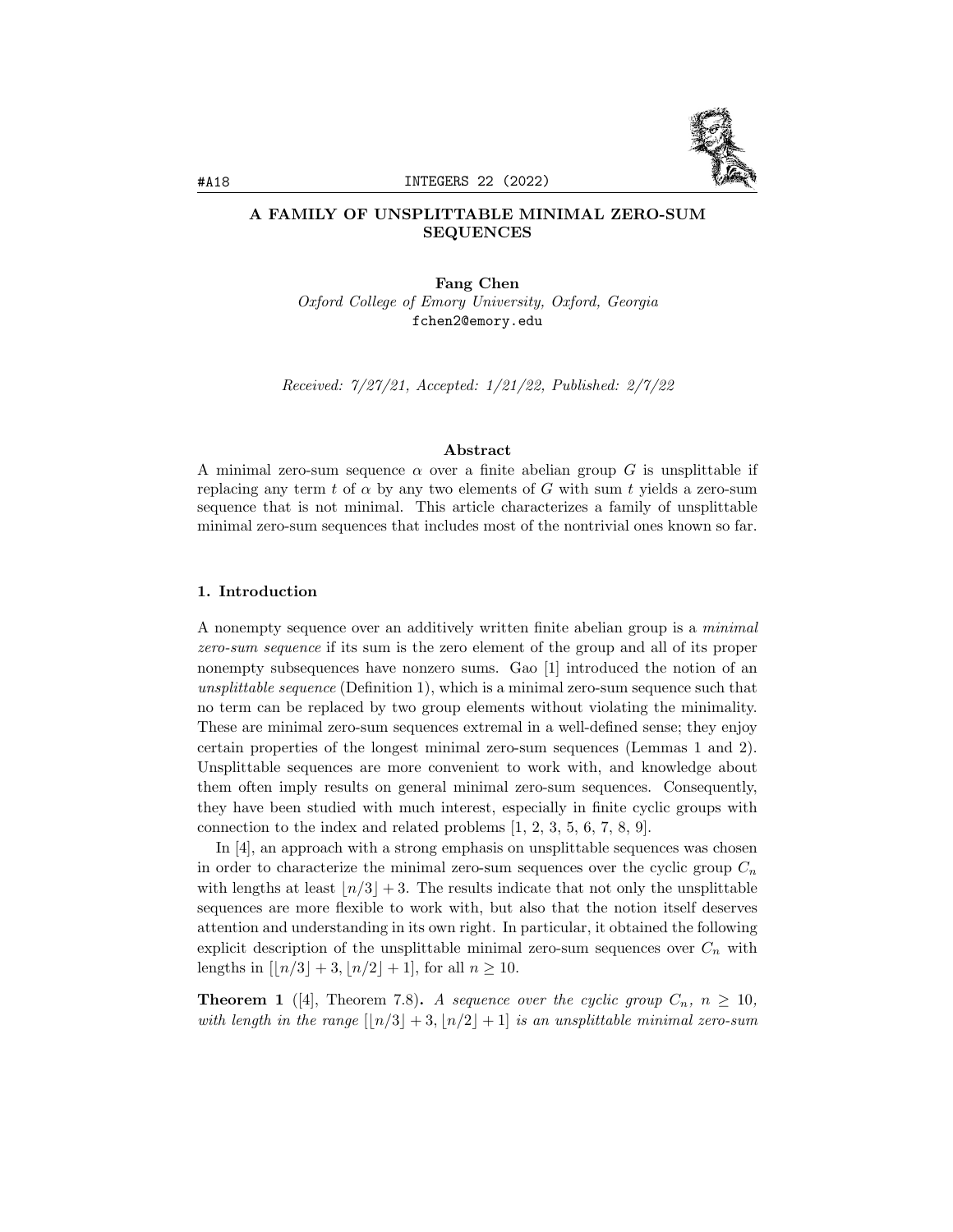sequence if and only if it has a representation of the form  $u^pv^q(v - su)$ , where  $u, v \in C_n$  and  $p, q, s \in \mathbb{Z}$  satisfy the following conditions:

- (i)  $u \neq 0, v \notin \{u, 2u, \ldots, (p+1)u\}, 1 \leq s \leq p \leq \text{ord}(u), and q \geq 1;$
- (ii)  $2v = (s + 1)u$  and  $\langle u, v \rangle = C_n$ ;
- (iii) q is even or odd according as  $v \in \langle u \rangle$  or  $v \notin \langle u \rangle$ ;
- (iv)  $2p + (q 1)(s + 1) + 2 = n$ .

It was pointed out that the length condition is only needed in the necessity part. In other words, a sequence of the form  $u^p v^q (v - s u)$  that satisfies conditions (i)–(iv) of Theorem 1 is an unsplittable minimal zero-sum sequence.

In this article, we drop the length condition and study sequences of a form generalizing the ones in Theorem 1, called admissible (Definition 2). We will characterize when such sequences are unsplittable. It is worth noting that so far most of the unsplittable sequences appeared in applications are admissible. The main theorem (Theorem 2) reveals that this family has a nice structure with pleasant properties. Our approach is completely combinatorial. We hope that the techniques developed will be useful in the investigation of other unsplittable sequences.

Here is the organization of the article. Section 2 begins with preparatory definitions and terminology. We also recall some basic properties of unsplittable sequences and state the main result (Theorem 2). The core of the work is in Section 3, which contains several key lemmas about the sequences being studied. The proof of Theorem 2 is presented in Sections 4 and 5.

#### 2. Preliminaries

Henceforth G denotes an additively written finite abelian group, and  $G^{\bullet} = G \setminus \{0\}.$ 

As this paper extends a situation in [4], we adopt some notation and terminology from that article. A sequence means a finite multiset throughout the text. So, informally speaking, a sequence over  $G$  is a finite unordered collection of group elements with repetitions allowed. These elements are called terms of the sequence. For a sequence  $\alpha$  over G and  $a \in G$ , the notation  $a \in \alpha$  means that a is a term of  $\alpha$ . The multiplicity in  $\alpha$  of a term  $a \in \alpha$  is the number of times a occurs in  $\alpha$ , and we denote it by  $m_a$  ( $\alpha$  is always clear from the context). The order of an element  $a \in G$  is denoted by ord $(a)$ .

Our sequence notation is multiplicative: if  $\alpha$  is a sequence with terms  $a_1, \ldots, a_k$ we write  $\alpha = a_1 \cdots a_k$ . Whenever necessary, term multiplicities are indicated by exponents; for example  $\alpha = u^p v^q$  denotes the sequence  $\alpha$  with p terms equal to u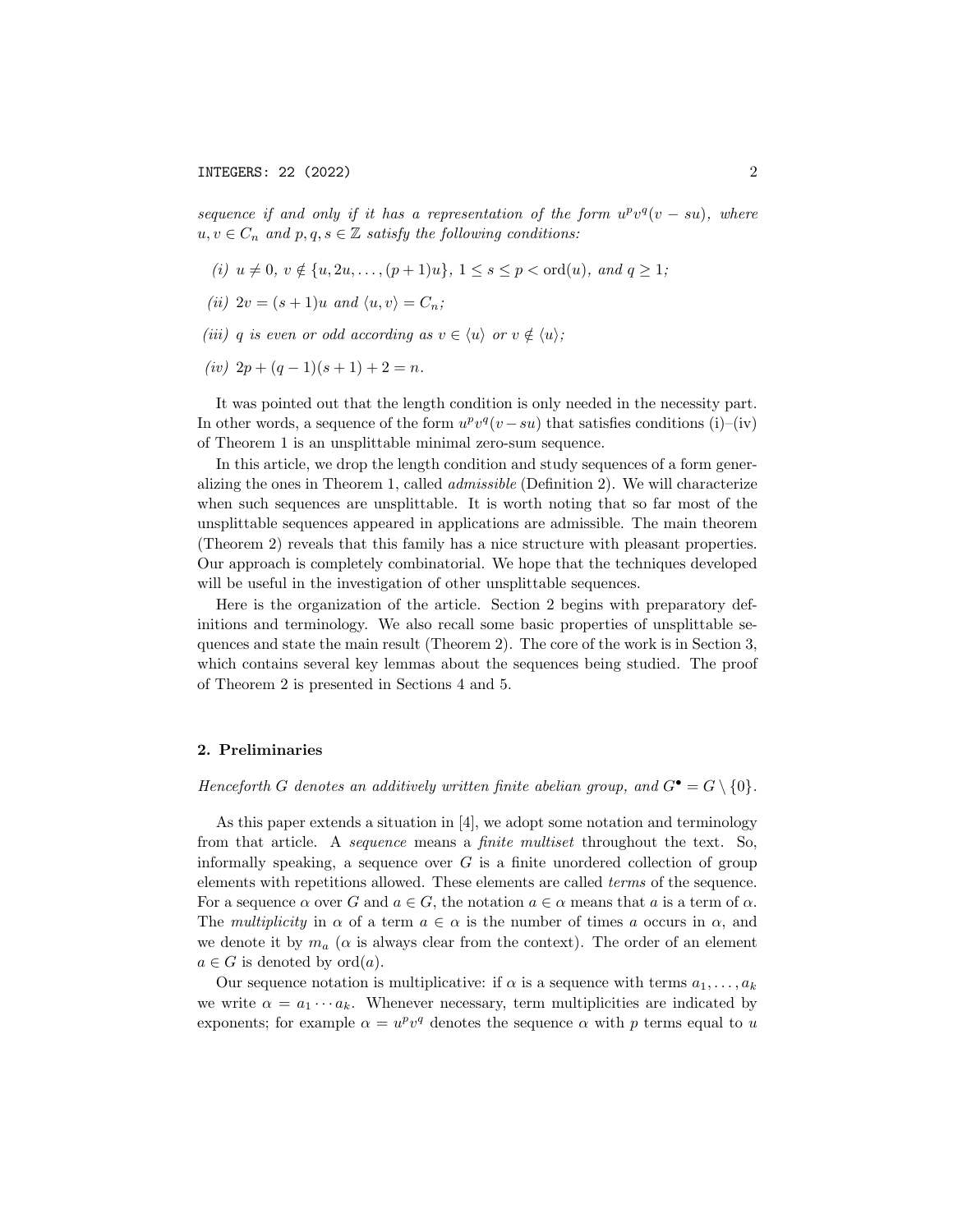and q terms equal to v. For a subsequence  $\beta$  of  $\alpha$  we write  $\beta|\alpha$ . However, since sequences are viewed as multisets, we prefer the notation  $a \in \alpha$  for the one-term subsequence  $\beta = a$  of  $\alpha$ . The complementary subsequence of  $\beta$  is denoted by  $\alpha \beta^{-1}$ .

Let  $\alpha$  be a sequence over G. The length of  $\alpha$ , denoted by  $|\alpha|$ , is the total number of its terms (multiplicities are counted). The *support* of  $\alpha$ , denoted by  $supp(\alpha)$ , is its underlying set:  $supp(\alpha) = \{a \in G \mid \alpha \text{ has a term equal to } a\}.$  The sum of  $\alpha$ , denoted by  $S(\alpha)$ , is the sum of its terms. The *sumset* of  $\alpha$  is defined to be the set  $\Sigma(\alpha) = \{S(\beta) \mid \beta \text{ is a nonempty subsequence of } \alpha\}.$  Sometimes we need the extended sumset  $\Sigma^*(\alpha) = \Sigma(\alpha) \cup \{0\}.$ 

By definition the empty sequence  $\varnothing$  has length  $|\varnothing| = 0$ , sum  $S(\varnothing) = 0$ , and satisfies  $\Sigma(\emptyset) = supp(\emptyset) = \emptyset$ .

A sequence  $\alpha$  over G is:

- zero-sum-free if  $0 \notin \Sigma(\alpha)$ , i.e., if  $S(\beta) \neq 0$  for each nonempty subsequence  $\beta$ of  $\alpha$ ;
- a zero-sum sequence if  $S(\alpha) = 0$ ;
- a minimal zero-sum sequence if  $\alpha \neq \emptyset$ ,  $S(\alpha) = 0$ , and  $S(\beta) \neq 0$  for each proper nonempty subsequence  $β$  of  $α$ .

The subgroup generated by the support  $supp(\alpha)$  of a sequence  $\alpha$  over G is denoted by  $\langle \alpha \rangle$ , just like  $\langle u \rangle$  is the subgroup generated by  $\{u\}$ , for  $u \in G$ . The meaning of  $\langle u, v \rangle$ ,  $\langle u, v, w \rangle$ , etc., is analogous. For a subset A of G and  $u \in G$ , we define  $u + A$ by  $u + A = \{u + a \mid a \in A\}$ . Sometimes  $u + A$  is called a translate of A.

We will use the following notations for discrete intervals between integers  $a$  and  $b$ :  $[a, b] = \{x \in \mathbb{Z} \mid a \le x \le b\}, (a, b) = \{x \in \mathbb{Z} \mid a < x < b\},\$ and others like  $[a, b]$  are defined analogously.

### 2.1. Unsplittable and Admissible Sequences

The notion of an unsplittable sequence was introduced by Gao [1].

**Definition 1.** A minimal zero-sum sequence  $\alpha$  over G is unsplittable if replacing any term t of  $\alpha$  by any two elements of G with sum t yields a zero-sum sequence that is not minimal.

The following basic properties of the unsplittable sequences are substantial enough to distinguish them among the general minimal zero-sum sequences.

**Lemma 1** ([6], Lemma 2.2; [4], Lemma 2.3). Let  $\alpha$  be an unsplittable minimal zero-sum sequence over G, and let a be a term of  $\alpha$  with multiplicity  $m_a$ . Then  $\alpha$ has no term of the form ka with  $k \in [2, m_a+1]$ .

**Lemma 2** ([4], Lemma 2.4). Let  $\alpha$  be a minimal zero-sum sequence over G. The following properties are equivalent: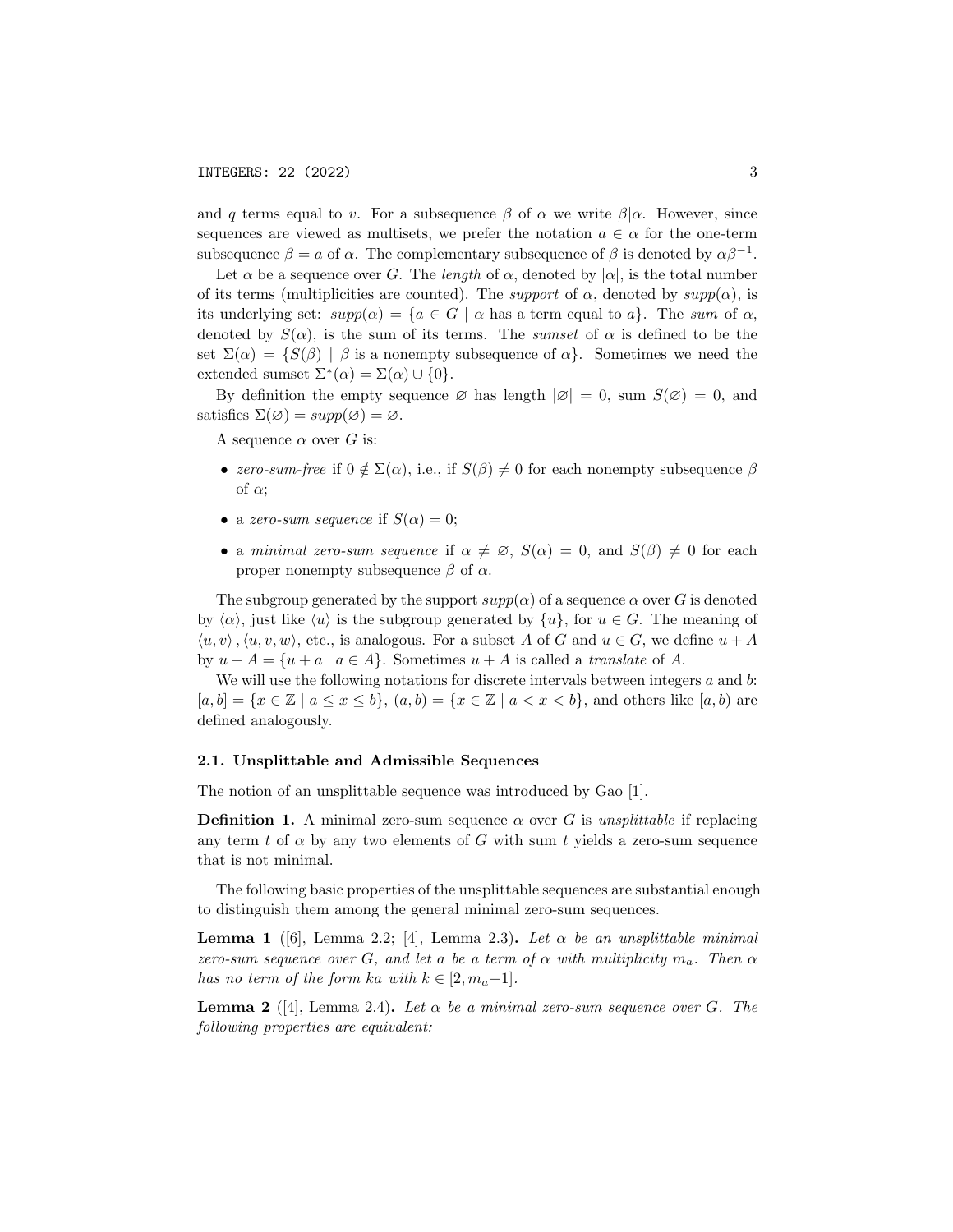- (i)  $\alpha$  is unsplittable;
- (ii) for each  $a \in supp(\alpha)$ , one has  $\Sigma(\alpha a^{-1}) = G^{\bullet}$ ;
- (iii) for each  $a \in supp(\alpha)$  and each  $g \in G$ , there is a subsequence of  $\alpha$  that contains a and has sum g.

We will study sequences of the following form and determine when they are unsplittable minimal zero-sum sequences.

**Definition 2.** A sequence  $\alpha$  over G is called *admissible* if there exists a term  $a \in supp(\alpha)$  with multiplicity  $m_a$  such that  $\alpha = a^{m_a} \beta$ ,  $\beta \neq \emptyset$ , and  $b - b' = xa$  with  $x \in [-m_a, m_a]$  for all terms b and b' of  $\beta$ .

It is natural to consider such sequences due to the following reasons. The simplest kind of unsplittable minimal zero-sum sequences are of the form  $a^{m_a}$ , which can exist only in a finite cyclic group  $C_n$  where  $C_n = \langle a \rangle$  and  $n = m_a$ . Next, we consider unsplittable sequences of the form  $a^{m_a}\beta$  where  $\beta \neq \emptyset$ . The sumset  $\Sigma(a^{m_a})$  is a progression with difference a. Due to minimality and unsplittability, for any  $b \in \beta$ , the translate  $b + \sum^* (a^{m_a})$  must be a new progression disjoint from  $\Sigma(a^{m_a})$ . So it seems that the next simplest kind of unsplittable sequences is when the translates pairwise intersect, in other words,  $(b + \Sigma^*(a^{m_a})) \cap (b' + \Sigma^*(a^{m_a})) \neq \emptyset$ , for all terms b and b' of  $\beta$ . This is the motivation of Definition 2. In a finite cyclic group  $C_n$ , all unsplittable sequences of length at least  $\lfloor n/3 \rfloor + 3$   $(n \geq 10)$  turn out to be of the simplest or the admissible kind [4]. Most of the interesting unsplittable sequences known so far are also admissible (see  $[4, 7, 8, 9]$ ). On the other hand, groups that allow unsplittable minimal zero-sum sequences of the admissible kind must either be cyclic or of rank 2.

### 2.2. 2-thread Sequences

We will see that unsplittable sequences of the admissible kind are in a special shape, which will be called 2-*thread*. The name attempts to indicate that such a sequence can be described by 2 terms.

**Definition 3.** A sequence  $\alpha$  over G is called a 2-thread sequence if it has a representation of the form  $\alpha = a^p b^q b_1 \cdots b_k$  where:

$$
a \in G^{\bullet}, b \in G, p \in (0, \text{ord}(a)); q, k \in \mathbb{Z}, q \ge 0, k \ge 2; b_1 = b, b_k \ne b;
$$
  
 $b_j = b - s_j a \text{ with } s_j \in [0, p] \text{ for } j \in [1, k]; \text{ and } kb = (s_1 + \cdots + s_k + 1)a.$ 

Remark 1. The notation in Definition 3 is always assumed for a 2-thread sequence  $\alpha$ . Note that the definition does not state that p must equal the multiplicity of  $\alpha$  in  $\alpha$ . On the other hand, every 2-thread sequence is clearly admissible.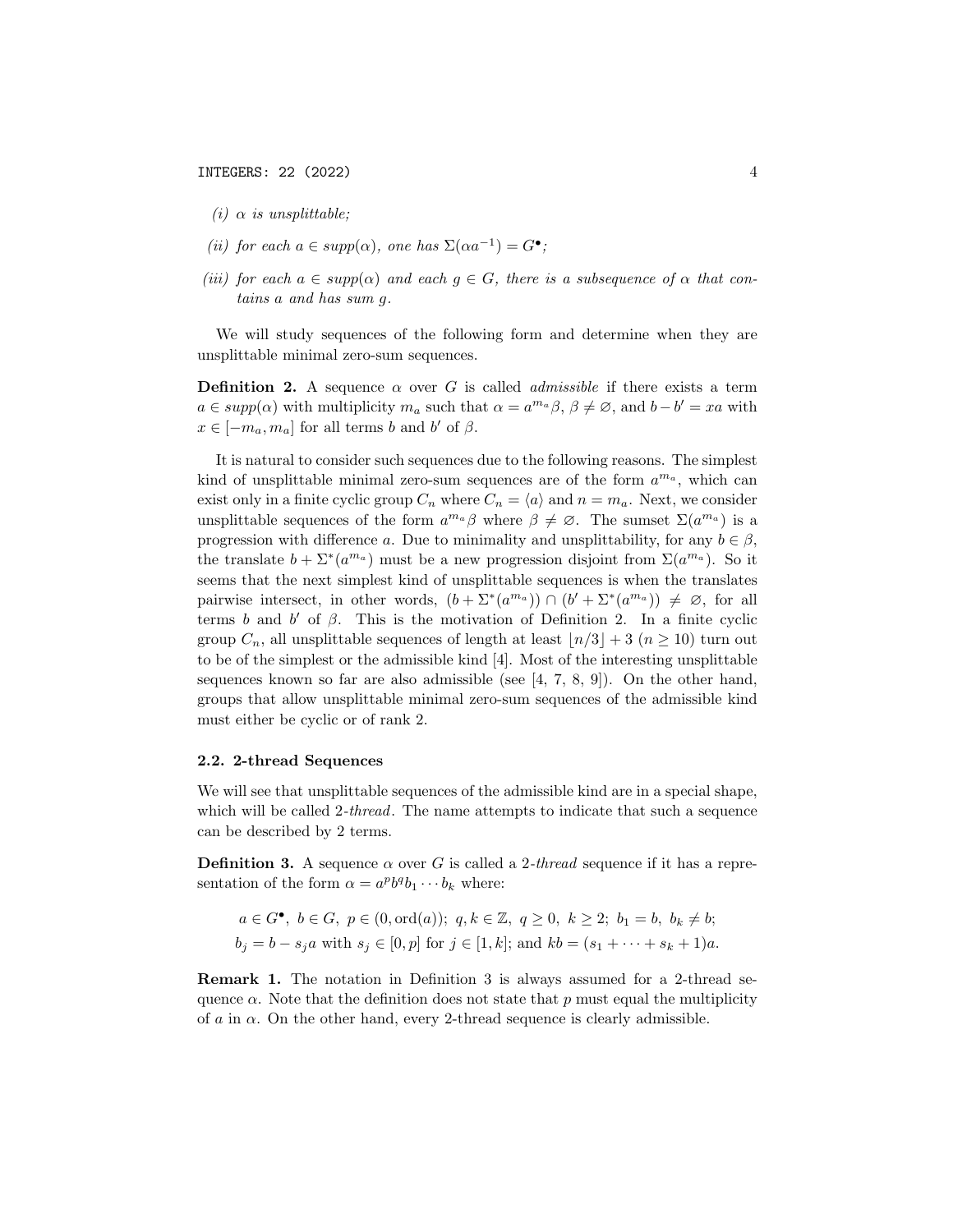In some cases additional notation is necessary or convenient. We introduce it below and use it repeatedly in the sequel without explanation whenever appropriate. Let  $\alpha = a^p b^q b_1 \cdots b_k$  be a 2-thread sequence.

- Denote  $s = s_1 + \cdots + s_k$ ; then the condition  $kb = (s_1 + \cdots + s_k + 1)a$  takes the form  $kb = (s + 1)a$ . It is also equivalent to  $b_1 + \cdots + b_k = a$ . Note in addition that  $b_1 = b$  and  $b_k \neq b$  mean  $s_1 = 0$  and  $s_k \neq 0$  respectively.
- Set  $\sigma = b_1 \cdots b_k | \alpha$ ; then  $S(\sigma) = a$ , and  $\alpha = a^p b^q b_1 \cdots b_k$  can be shortened to  $\alpha = a^p b^q \sigma$ . The terms of  $\sigma$  are not all equal as  $b_1 \neq b_k$ .
- Define  $\sigma_0 = \emptyset$ ,  $t_0 = 0$ ; and  $\sigma_i = b_1 \cdots b_i$ ,  $t_i = s_1 + \cdots + s_i$  for  $i \in [1, k]$ . Note that  $\sigma_k = \sigma$  and  $t_k = s$ .
- We need parameters not present in Definition 3 already for the statement of the main result. Moreover they are essential for the exposition.

Denote by r the least nonnegative remainder of  $q$  modulo  $k$ , and by  $d$  the greatest common divisor of q and k. Then  $d = \gcd(k, r)$ ; set  $k = dk', r = dr'$ , where  $gcd(k', r') = 1$ .

**Theorem 2.** The following statements are equivalent for a sequence  $\alpha$  over G.

- (1)  $\alpha$  is an admissible and unsplittable minimal zero-sum sequence.
- (2)  $\alpha$  is a 2-thread sequence with sum 0 satisfying the following conditions:
	- (a) the factor group  $G/\langle a \rangle$  is cyclic of order d and generated by the a-coset  $b + \langle a \rangle$ :
	- (b)  $k(p+1) + q(s+1) = |G|.$

It is worth noting that the proof of Theorem 2 would have been much shorter and transparent if additional assumptions were made, e.g.,  $s \leq p$  or  $q \geq k$ . Without such restrictions we need to have a better understanding of 2-thread sequences.

#### 3. On 2-thread Sequences with Sum Zero

In this section we study 2-thread sequences with sum 0. The goal is Proposition 1, which will be used in the proof of Theorem 2.

#### 3.1. An Independent Observation about Integers

**Lemma 3.** Let  $k, r \in \mathbb{Z}, k \geq 2$ , and  $0 \leq r < k$ . Set  $d = \gcd(k, r)$  and  $k = dk'$ . For  $j \in [0, k']$ , let  $r_j$  be the least nonnegative remainder of jr modulo k. Then: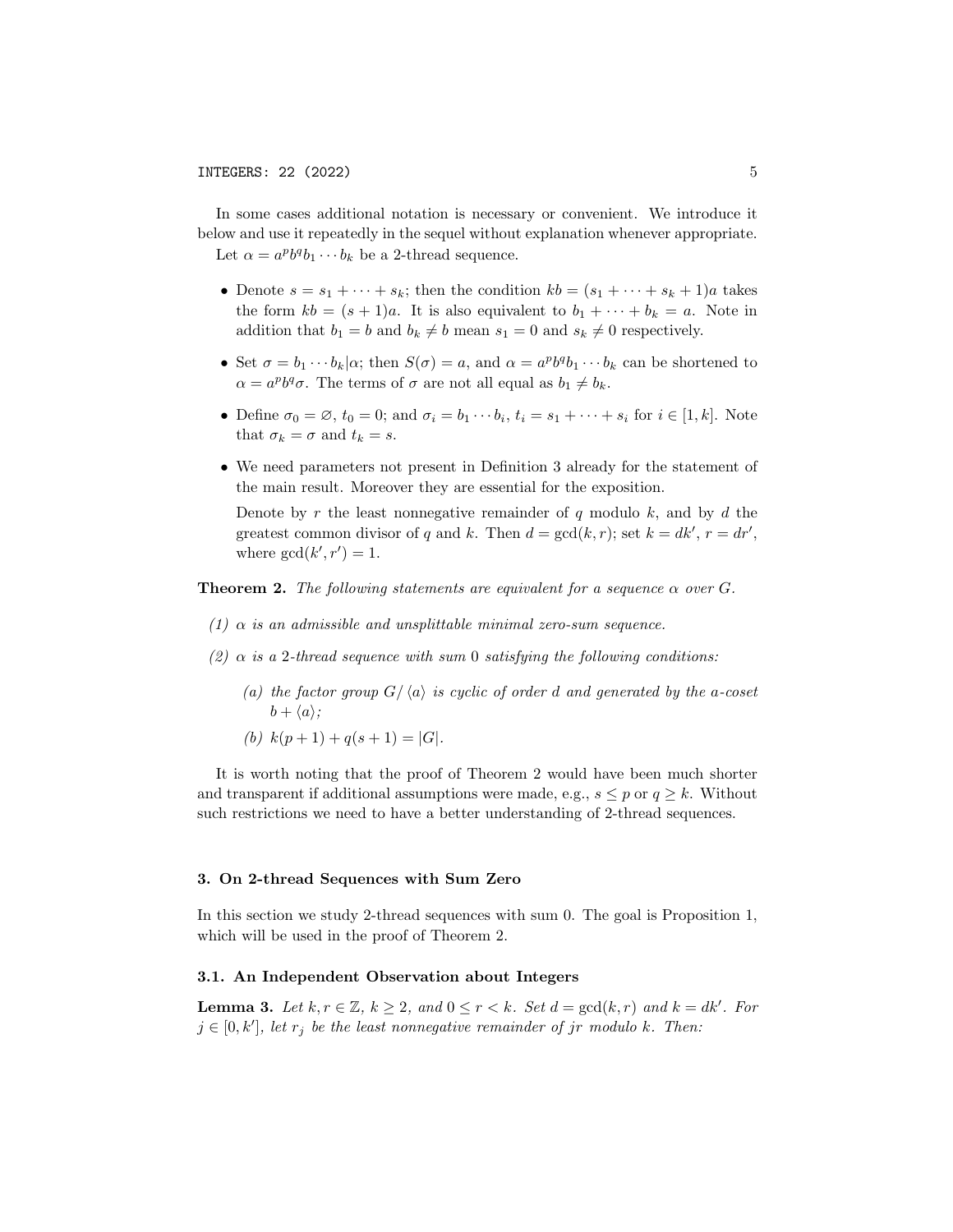a)  $r_0, r_1, \ldots, r_{k'-1}$  is a permutation of  $0, d, \ldots, (k'-1)d$ ;

b) for  $j \in [0, k' - 1]$ ,

$$
r_{j+1} = r_j + r \text{ if } r_{j+1} \ge r; \qquad r_{j+1} = r_j + r - k \text{ if } r_{j+1} < r. \tag{1}
$$

*Proof.* a) Since  $d = \gcd(k, r)$ , let us set  $r = dr'$  with  $\gcd(k', r') = 1$ . Then  $0, r', \ldots, (k'-1)r'$  is a complete set of residues modulo k'. Therefore the integers  $0, dr', \ldots, (k'-1)dr'$ , i.e.,  $0, r, \ldots, (k'-1)r$ , are all divisible by d and different modulo  $dk' = k$ . Moreover,  $0, r, \ldots, (k'-1)r$  represent exactly once every congruence class modulo k that consists of multiples of d. Hence  $r_0, r_1, \ldots, r_{k'-1}$  is a permutation of  $0, d, \ldots, (k'-1)d$ .

b) For  $j \in [0, k' - 1]$ , by definition  $r_{j+1} \equiv r_j + r \pmod{k}$  and  $r_j \in [0, k - 1]$ . It follows that either  $r_{j+1} = r_j + r$  or  $r_{j+1} = r_j + r - k$  according as  $r_{j+1} \geq r$  or  $r_{j+1} < r$ .  $\Box$ 

**Remark 2.** The quantities  $r_j$  play an important rôle in the sequel. They are always assumed to be defined as in Lemma 3, hence they satisfy the relations in (1). Observe also that  $r_1 = r$  and  $r_{k'} = r_0 = 0$  by definition.

If  $r = 0$ , then  $d = k$  and  $k' = 1$ . If  $r \neq 0$ , then  $d \leq r < k$  and  $k' \geq 2$ . By  $r_{k'} = r_0$ and Lemma 3a,  $r_1, \ldots, r_{k'}$  is a permutation of  $0, d, \ldots, (k'-1)d$ . In particular,  $r_j \neq r$  if  $j \in [2, k'],$  and  $r_j \in [d, k-d]$  for  $j \in [1, k'-1]$ . Moreover,  $r_{k'-1} = k - r$ .

We state a simple corollary of Lemma 3 about 2-thread sequences with sum 0.

**Lemma 4.** Let  $\alpha = a^p b^q \sigma$  be a 2-thread sequence over G with sum 0. Set  $q = mk + r$ with  $r \in [0, k-1]$  and  $\ell = m(s + 1) + p + 1$ . Then  $qb = -(p + 1)a$ ,  $rb = -\ell a$ , and for  $j \in [0, k' - 1]$ ,

$$
r_{j+1}b = r_jb - \ell a \text{ if } r_{j+1} \ge r; \qquad r_{j+1}b = r_jb - (\ell + s + 1)a \text{ if } r_{j+1} < r. \tag{2}
$$

*Proof.* By  $S(\alpha) = 0$  and  $S(\sigma) = a$ , we have  $ab = -(p+1)a$ . This can be written as  $rb = -\ell a$  since  $kb = (s + 1)a$ . Then the relations in (2) follow from those in (1).  $\Box$ 

#### 3.2. Progressions in the Sumsets of 2-thread Sequences with Sum 0

By Lemma 4, for a 2-thread sequence with sum 0,  $r_j b \in \langle a \rangle$  for all  $j \in [0, k'-1]$ ; and the relations in (2) seem to suggest a decreasing order. However, without knowing the structure of G (e.g., order of a), it is not clear how  $r_j b$ 's are located in  $\langle a \rangle$ . To investigate further, let us define the following notions.

**Definition 4.** Let  $a \in G^{\bullet}$  and  $g \in \langle a \rangle$ . We denote by  $x_a(g)$  the unique integer in [1, ord(a)] such that  $g = x_a(g)a$  and call it the *a-coordinate of g*.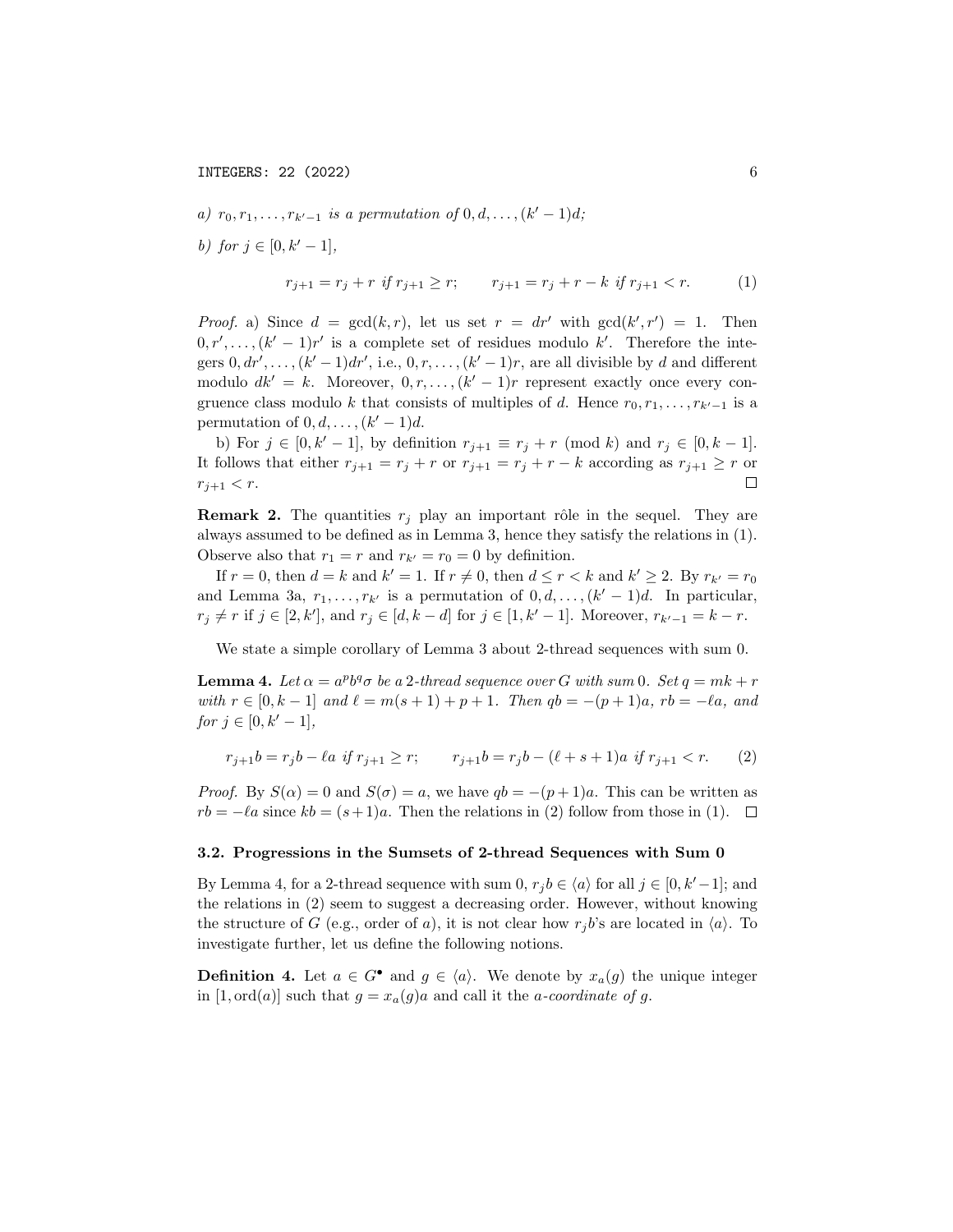**Definition 5.** An arithmetic progression in G with common difference  $a \in G^{\bullet}$  will be called an *a-progression*. Let  $u \in G$  and  $a \in G^{\bullet}$ . If  $v = u + La$  with  $L \in \mathbb{Z}$  and  $L \geq 0$ , then the collection of all  $u + xa$  with  $x \in [0, L]$  is  $[u, v]_a^L = \{u + xa | x \in [0, L]\},$ and will be called an  $a$ -progression with length  $L$  starting at  $u$ . In a group, this is possibly a multiset (with repetitions). We will say that  $[u, v]_a^L$  is contained in a sumset  $\Sigma$  and write  $[u, v]_a^L \subseteq \Sigma$  if every term in the length L a-progression  $[u, v]_a^L$ is in  $\Sigma$ , i.e.,  $u + xa \in \Sigma$  for all  $x \in [0, L]$ . Clearly, if  $[u, v]_a^{L_1} \subseteq \Sigma$  and  $[v, w]_a^{L_2} \subseteq \Sigma$ , then  $[u, w]_a^{L_1+L_2} \subseteq \Sigma$ .

Proposition 1 states that for a 2-thread sequence  $\alpha$  with sum 0, certain aprogressions with appropriate lengths are in the sumset  $\Sigma(\alpha t^{-1})$ , where t is any term of  $\alpha$ . To build up to the proof, we need several lemmas. First, we define an operation that will be applied repeatedly.

**Definition 6.** Let  $a^p\beta$  be a sequence over G where  $a \in G^{\bullet}$ ,  $p \in \mathbb{Z}$ ,  $p \ge 0$ ,  $\beta \ne \emptyset$ , and let  $\tau$  be a nonempty subsequence of  $\beta$ . Suppose that  $c \in \tau$  and  $c' \in \beta \tau^{-1}$ satisfy  $c = c' - sa$  with  $s \in [0, p]$ . Then we say that the subsequence  $\tau' = \tau c^{-1} c' | \beta$ can be obtained from  $\tau$  by an *elementary a-swap* with a step-size of s. Furthermore, we write  $\tau \stackrel{a, I}{\longrightarrow} \tau'$  if  $\tau'$  can be obtained from  $\tau$  by several elementary *a*-swaps, and *I* is the sum of the step-sizes of the swaps. We will shorten an  $a$ -swap to a swap and write  $\tau \stackrel{I}{\rightarrow} \tau'$  whenever a is clear.

The following simple lemma reveals a connection between elementary a-swaps and a-progressions in a sumset.

**Lemma 5.** Let  $a^p\beta$  be a sequence over G where  $a \in G^{\bullet}$ ,  $p \in \mathbb{Z}$ ,  $p \geq 1$ , and  $\beta \neq \emptyset$ . Let  $\tau, \tau'$  be subsequences of  $\beta$  such that  $\tau \stackrel{a, I}{\longrightarrow} \tau'$ . Then the a-progression  $[S(\tau), S(\tau')]_a^I$  is contained in the sumset  $\Sigma(a^{p-1}\beta)$ .

Proof. By the last remark in Definition 5, it suffices to prove the claim in the case when  $\tau'$  is obtained from  $\tau$  by a single swap. Let  $\tau' = \tau c^{-1} c'$  where  $c \in \tau$ ,  $c' \in \beta \tau^{-1}$ , and  $c = c' - sa$  with  $s \in [0, p]$ . Then  $S(\tau') = S(\tau) - c + c' = S(\tau) + sa$ . If  $s = 0$ , then  $S(\tau') = S(\tau) \in \Sigma(\beta)$  and the conclusion holds trivially. Let  $s \in [1, p]$ . Clearly, the a-progression  $P = [S(\tau), S(\tau) + (p-1)a]_a^{p-1}$  is contained in  $\Sigma(a^{p-1}\beta)$ . Notice that  $S(\tau') - a = S(\tau) + (s-1)a \in P$ . As  $S(\tau') \in \Sigma(\beta)$ , it follows that  $[S(\tau), S(\tau')]_a^s \subseteq \Sigma(a^{p-1}\beta).$  $\Box$ 

Let  $\alpha$  be a 2-thread sequence with sum 0; recall notations from Definition 3 and Remark 1. Remove a term  $t \in \alpha$  and consider the sumset  $\Sigma(\alpha t^{-1})$ . We state several lemmas about the a-progressions contained in such a sumset. The first one is about  $\Sigma(\alpha a^{-1})$ .

**Lemma 6.** Let  $\alpha = a^p b^q \sigma$  be a 2-thread sequence over G with sum 0. Then  $[S(b^q\sigma_i), S(\sigma_i)]_a^{p+1} \subseteq \Sigma(\alpha a^{-1})$  for each  $i \in [1, k-1]$ .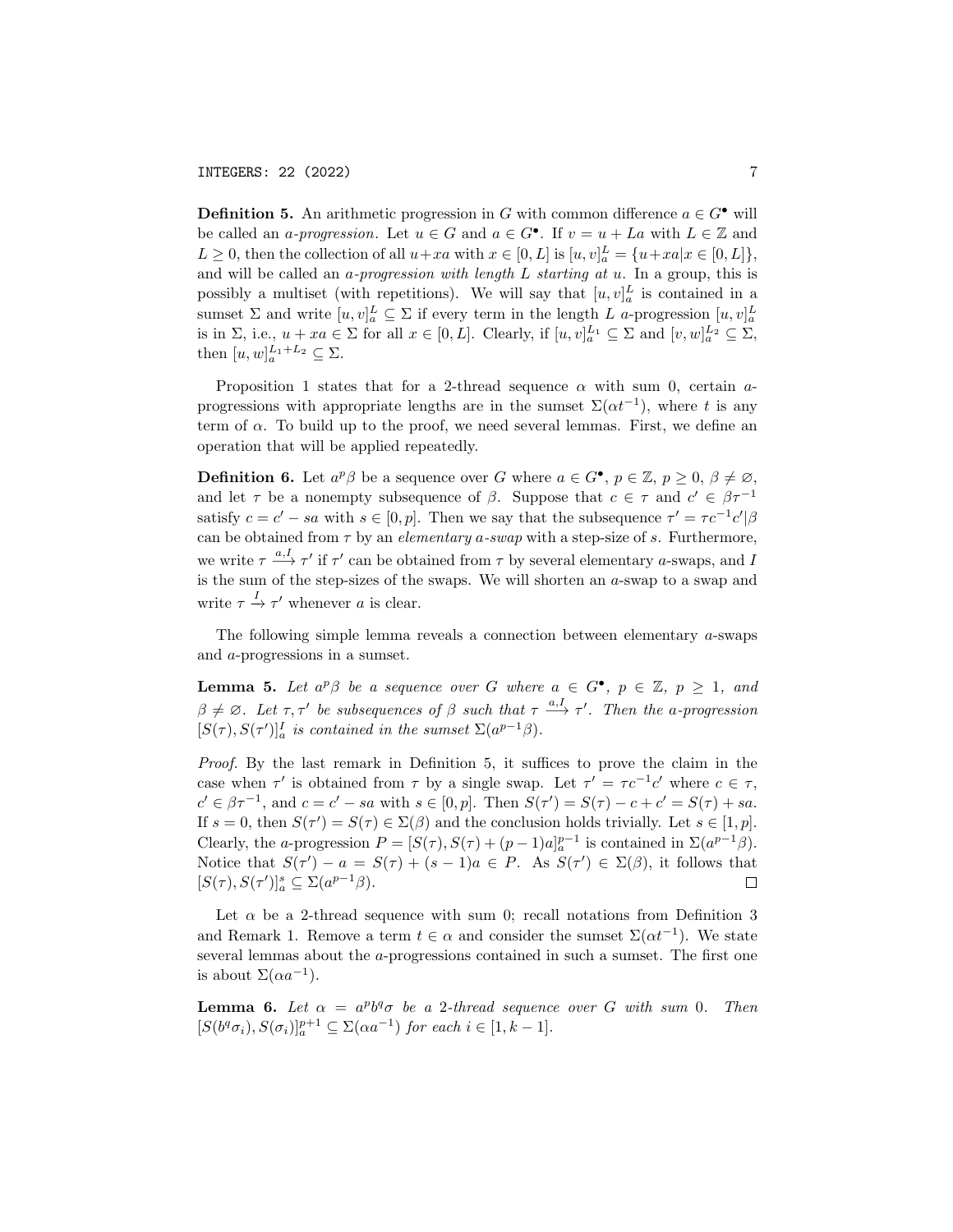*Proof.* For each  $i \in [1, k-1]$ ,  $b^q \sigma_i | b^q \sigma$  is a nonempty subsequence. Clearly, we have  $[S(b^q \sigma_i), S(b^q \sigma_i) + (p-1)a]_a^{p-1} \subseteq \Sigma(\alpha a^{-1}).$  Now  $S(\alpha) = 0$  and  $S(\sigma) = a$  imply that  $qb = -(p+1)a$ . So  $S(b^q \sigma_i) + (p-1)a = S(\sigma_i) + qb + (p-1)a = S(\sigma_i) - 2a$ , and hence  $[S(b^q \sigma_i), S(\sigma_i) - 2a]_a^{p-1} \subseteq \Sigma(\alpha a^{-1})$ . As  $\sigma_i | \sigma$  is a nonempty subsequence,  $S(\sigma_i) \in \Sigma(\alpha a^{-1})$ . It remains to show that  $S(\sigma_i) - a \in \Sigma(\alpha a^{-1})$ .

Recall  $b_k = b_1 - s_k a$  with  $s_k \in [1, p]$ ; and that for each  $i \in [1, k-1]$ ,  $b_1 \in \sigma_i$ and  $b_k \notin \sigma_i$ . Let  $\sigma'_i = \sigma_i b_1^{-1} b_k$ . Since  $\sigma'_i | \sigma$  is a nonempty subsequence, we have  $P = [S(\sigma'_i), S(\sigma'_i) + (p-1)a]_a^{p-1} \subseteq \Sigma(\alpha a^{-1}).$  Note that  $S(\sigma'_i) = S(\sigma_i) - b_1 + b_k =$  $S(\sigma_i) - s_k a$ , which implies  $S(\sigma_i) - a = S(\sigma'_i) + (s_k - 1)a$ . As  $s_k - 1 \in [0, p - 1]$ , we obtain  $S(\sigma_i) - a \in P \subseteq \Sigma(\alpha a^{-1})$  as desired.  $\Box$ 

Remark 3. In fact, the conclusion in Lemma 6 holds for any nonempty proper subsequence  $\gamma | \sigma$ , i.e.,  $[S(b^q \gamma), S(\gamma)]_a^{p+1} \subseteq \Sigma(\alpha a^{-1}).$ 

Given a 2-thread sequence  $\alpha = a^p b^q \sigma$  with sum 0, relations in (2) imply that for  $j \in [0, k'-1], r_j b = r_{j+1}b+La$  where  $L = \ell$  or  $\ell+s+1$ . In the more substantial case when  $q \ge 1$ , we consider  $P_j = [r_{j+1}b, r_j b]_a^L = \{r_{j+1}b + xa | x \in [0, L] \}$ , and will show that these a-progressions and certain translates are essentially in the sumset of  $\alpha$ with any term t removed  $(\Sigma(\alpha t^{-1}))$ . The precise statements are in Proposition 1.

The following two lemmas are the main ingredients in the proof of Proposition 1. Despite being lengthy, the arguments are mostly calculations based on simple ideas. We will handle the cases  $q \geq k$  and  $q < k$  separately. When  $q \geq k$ , the lengths of  $P_i$ 's are  $\ell$  or  $\ell + s + 1$ , where  $\ell = m(s + 1) + p + 1$  with  $m \ge 1$ . Each progression  $P_i$ can be regarded as a concatenation of segments of lengths  $s+1$  and a last stretch of length  $p + s + 2$ . Lemma 7 shows that these pieces are in  $\Sigma(\alpha t^{-1})$ . The case  $q < k$  $(q = r)$  is a little complicated. We use other considerations in Lemma 8.

**Lemma 7.** Let  $\alpha = a^p b^q \sigma$  be a 2-thread sequence over G with  $q \geq k$  and sum 0. Let  $t \in supp(\alpha)$  and denote  $\Sigma(\alpha t^{-1}) = \Sigma$ . Then the following statements hold.

a) If  $R \in [k, q]$ , then  $[(R - k)b + a, Rb]_a^s \subseteq \Sigma$ .

b) For  $j \in [0, k' - 1]$  and  $\lambda \in [0, d - 1]$  with  $\lambda + r_j \neq 0$ ,

$$
[(\lambda + r_j)b - (p+s+2)a, (\lambda + r_j)b]_a^{p+s+2} \subseteq \Sigma.
$$

*Proof.* Let  $t \in supp(\alpha)$ , then  $t = a$  or  $t \in supp(b^q\sigma)$ . The proofs of the two cases are similar. We consider  $t = a$  here and leave the case  $t \in supp(b^q\sigma)$  to Appendix A.

In the following  $t = a$  and  $\Sigma = \Sigma(\alpha a^{-1})$ . Let  $\beta = b^q \sigma$ , then  $\alpha a^{-1} = a^{p-1} \beta$ . For the 2-thread sequence  $\alpha = a^p \beta$ , recall the notations in Definition 3, Remark 1, and define elementary a-swaps as in Definition 6.

a) Since  $R \in [k, q]$ , the subsequences  $b^{R-k}\sigma$  and  $b^R$  of  $\beta$  are nonempty. Notice that  $b^{R-k}\sigma \stackrel{s}{\to} b^R$ , as the latter can be obtained from the former by k elementary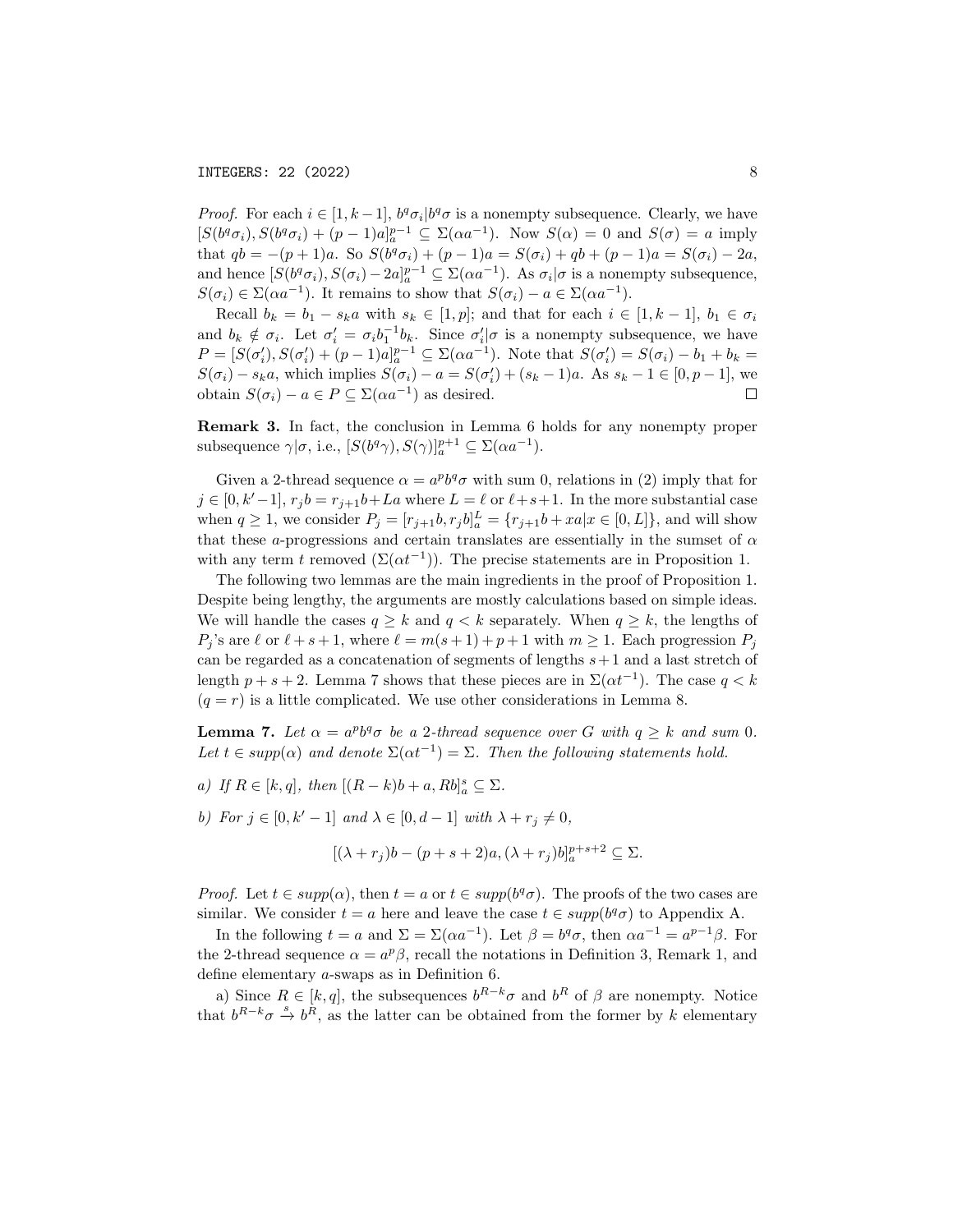swaps, each time replacing a term in  $\sigma$  by a b in  $b^q(b^{R-k})^{-1}$ . Lemma 5 implies that  $[S(b^{R-k}\sigma), S(b^R)]_a^s \subseteq \Sigma(a^{p-1}\beta)$ , that is,  $[(R-k)b + a, Rb]_a^s \subseteq \Sigma$ .

b) Note that  $\lambda + r_j \in [1, k - 1]$ , as  $\lambda + r_j \neq 0$ ,  $\lambda \in [0, d - 1]$ , and  $r_j \in [0, k - d]$ . Observe that  $b^{\lambda+r_j+q-k}\sigma \stackrel{I}{\to} b^q\sigma_{\lambda+r_j}$  with  $I = s-t_{\lambda+r_j}$ , as both are nonempty

subsequences of  $\beta$ , and the latter can be obtained from the former by  $k-(\lambda+r_i)$  elementary swaps, each time replacing a term in  $\sigma(\sigma_{\lambda+r_j})^{-1}$  by a b in  $b^q(b^{\lambda+r_j+q-k})^{-1}$ . Hence  $[S(b^{\lambda+r_j+q-k}\sigma), S(b^q\sigma_{\lambda+r_j})]_a^I \subseteq \Sigma(a^{p-1}\beta)$  (Lemma 5). Next, by Lemma 6  $[S(b^q \sigma_{\lambda+r_j}), S(\sigma_{\lambda+r_j})]_a^{p+1} \subseteq \Sigma(\alpha a^{-1}).$  Finally,  $\sigma_{\lambda+r_j} \xrightarrow{t_{\lambda+r_j}} b^{\lambda+r_j}$ , as both are nonempty subsequences of  $\beta$  and the latter can be obtained from the former by  $\lambda + r_j$  elementary swaps replacing the terms in  $\sigma_{\lambda+r_j}$  by b's in b<sup>q</sup>. Therefore  $[S(\sigma_{\lambda+r_j}), S(b^{\lambda+r_j})]_a^{t_{\lambda+r_j}} \subseteq \Sigma(a^{p-1}\beta)$  (Lemma 5).

Combining the three progressions, we have  $[S(b^{\lambda+r_j+q-k}\sigma), S(b^{\lambda+r_j})]_a^{p+s+1} \subseteq \Sigma$ , where the length equals  $I+(p+1)+t_{\lambda+r_j} = p+s+1$ . Since  $S(b^{\lambda+r_j+q-k}) \in \Sigma(b^q)$  and  $S(b^{\lambda+r_j+q-k}\sigma) = S(b^{\lambda+r_j+q-k}) + a$ , we have  $[S(b^{\lambda+r_j+q-k}), S(b^{\lambda+r_j})]_a^{p+s+2} \subseteq \Sigma$ . Computing the sums at the ends of the progression, and recalling that  $kb = (s+1)a$ and  $qb = -(p+1)a$ , we obtain  $[(\lambda + r_j)b - (p+s+2)a, (\lambda + r_j)b]_a^{p+s+2} \subseteq \Sigma$ .  $\Box$ 

**Lemma 8.** Let  $\alpha = a^p b^q \sigma$  be a 2-thread sequence over G with  $q = r \ge 1$  and sum 0. Let  $t \in supp(\alpha)$  and denote  $\Sigma(\alpha t^{-1}) = \Sigma$ . Then the following hold.

- a)  $[r_1b, -a]_a^p \subseteq \Sigma$ ; and in the case  $d \geq 2$ ,  $[(\lambda + r_1)b, \lambda b]_a^{p+1} \subseteq \Sigma$  for  $\lambda \in [1, d-1]$ .
- b) For  $j \in [1, k' 1]$  and  $\lambda \in [0, d 1]$ ,
	- if  $\lambda + r_{j+1} \neq 0$ , then  $[(\lambda + r_{j+1})b, (\lambda + r_j)b]_a^L \subseteq \Sigma$ , where  $L = p + 1$  if  $r_{i+1} > r$  or  $L = p + s + 2$  if  $r_{i+1} < r$ ;
	- if  $\lambda + r_{j+1} = 0$  (which happens when  $\lambda = 0$  and  $j = k' 1$ ), then  $[(\lambda + r_{j+1})b + a, (\lambda + r_j)b]_a^{p+s+1} \subseteq \Sigma$ , in other words,  $[a, r_{k'-1}b]_a^{p+s+1} \subseteq \Sigma$ .

*Proof.* Let  $t \in \text{supp}(\alpha)$ . Like in the proof of Lemma 7, the two cases  $t = a$  and  $t \in supp(b^q\sigma)$  are similar; we consider  $t = a$  here and leave  $t \in supp(b^q\sigma)$  to Appendix A.

In the following,  $t = a$  and  $\Sigma = \Sigma(\alpha a^{-1})$ . As  $S(\alpha) = 0$  and  $q = r$ ,  $rb = -(p+1)a$ . Let  $\beta = b^r \sigma$ , then  $\alpha a^{-1} = a^{p-1} \beta$ . For the 2-thread sequence  $\alpha$ , recall the notations in Definition 3, Remark 1, and define elementary a-swaps as in Definition 6. Note that  $r_1 = r$  (Remark 2), and  $r \neq 0$  implies  $d \leq r$ .

a) Clearly,  $[S(b^r), S(b^r) + (p-1)a]_a^{p-1} \subseteq \Sigma$ , i.e.,  $[r_1b, -2a]_a^{p-1} \subseteq \Sigma$ . Since  $S(\alpha a^{-1}) = -a$ , the desired  $[r_1b, -a]_a^p \subseteq \Sigma$  follows.

Suppose  $d \geq 2$ . Then for  $\lambda \in [1, d-1], \lambda \leq d-1 \leq r-1 \leq k-1$ . Observe that  $\sigma_{\lambda} \stackrel{t_{\lambda}}{\longrightarrow} b^{\lambda}$ , as both are nonempty subsequences of  $\beta$  and the latter can be obtained from the former by  $\lambda$  elementary swaps, each time replacing a term in  $\sigma_{\lambda}$  by a b in b<sup>r</sup>. Hence  $[S(\sigma_{\lambda}), S(b^{\lambda})]_{a}^{t_{\lambda}} \subseteq \Sigma$  (Lemma 5). On the other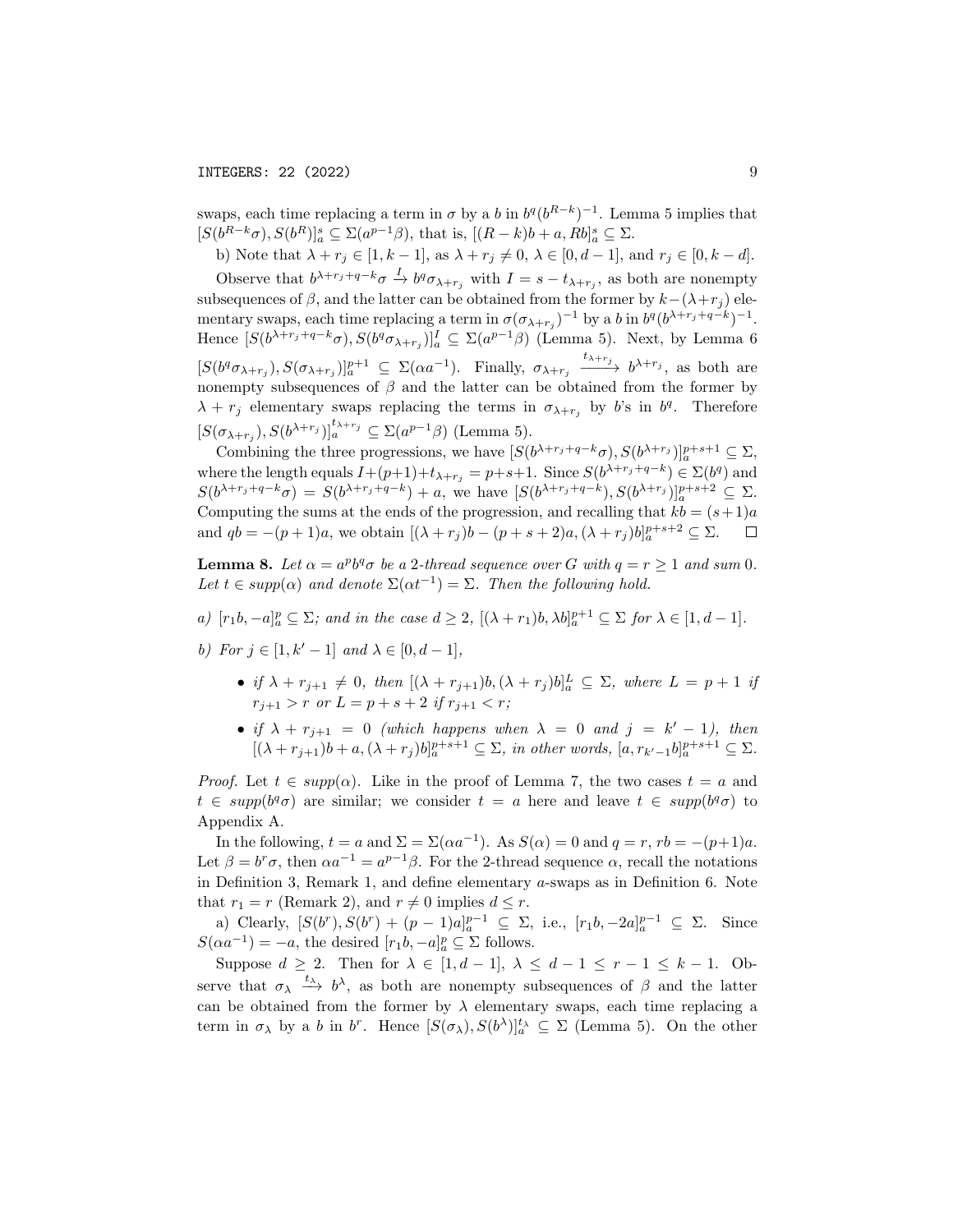hand,  $[S(b^r \sigma_\lambda), S(\sigma_\lambda)]_a^{p+1} \subseteq \Sigma$  (Lemma 6). Therefore  $P = [S(b^r \sigma_\lambda), S(b^\lambda)]_a^I \subseteq \Sigma$ , where  $I = p + 1 + t_{\lambda}$ . By computation, we have  $S(b^r \sigma_{\lambda}) = (\lambda + r)b - t_{\lambda}a$  and  $S(b^{\lambda}) = \lambda b = (\lambda + r)b + (p+1)a$ . As  $t_{\lambda} \geq 0$ ,  $(\lambda + r)b \in P$ . Hence  $[(\lambda + r_1)b, \lambda b]_a^{p+1} \subseteq \Sigma$ for  $\lambda \in [1, d-1]$  as desired. We state an additional result that will be used later:

$$
[S(b^r \sigma_\lambda), (\lambda + r_1)b]_a^{t_\lambda} \subseteq \Sigma, \quad \text{for } \lambda \in [0, d - 1]. \tag{3}
$$

Note that (3) follows from the above when  $\lambda \in [1, d-1]$ , and it holds trivially for  $\lambda = 0$  (recall  $\sigma_0 = \varnothing$  and  $t_0 = 0$ ).

b) By Remark 2,  $r_{k'} = r_0 = 0$ , and for  $j \in [1, k'-1]$ ,  $r_j \in [d, k-d]$  and  $r_{i+1} \in [0, k-d]$ ; hence  $\lambda + r_j \in [d, k-1]$  and  $\lambda + r_{j+1} \in [0, k-1]$  (as  $\lambda \in [0, d-1]$ ). We will prove the following stronger statement.

Claim 1. For  $j \in [1, k' - 1]$  and  $\lambda \in [0, d - 1]$ ,

- if  $r_{j+1} > r$ , then  $[(\lambda + r_{j+1})b t_{\lambda+r_j}a, (\lambda + r_j)b]_a^L \subseteq \Sigma$  with  $L = p + 1 + t_{\lambda+r_j}$ ;
- if  $r_{j+1} < r$ , then  $[(\lambda + r_{j+1})b + a, (\lambda + r_j)b]_a^{p+s+1} \subseteq \Sigma$ .

Let us first show that part (b) follows from the claim. Suppose  $\lambda + r_{j+1} \neq 0$ . If  $r_{j+1} > r$ , then  $r_{j+1} = r_j + r$  (Lemma 3b), hence  $(\lambda + r_j)b = (\lambda + r_{j+1})b + (p+1)a$ . By the claim,  $P = [(\lambda + r_{j+1})b - t_{\lambda+r_j}a, (\lambda + r_j)b]_a^L \subseteq \Sigma$  with  $L = p + 1 + t_{\lambda+r_j}$ . As  $t_{\lambda+r_j} \geq 0$ ,  $(\lambda+r_{j+1})b \in P$ . Hence  $[(\lambda+r_{j+1})b, (\lambda+r_j)b]_a^{p+1} \subseteq \Sigma$  as desired. If  $r_{j+1} < r$ , then  $0 \leq r_{j+1} \leq r - d$  since both  $r_{j+1}$  and r are multiples of d (Lemma 3a). As  $\lambda \in [0, d-1]$  and  $\lambda + r_{j+1} \neq 0$ ,  $\lambda + r_{j+1} \in [1, r-1]$ . So  $(\lambda+r_{j+1})b=S(b^{\lambda+r_{j+1}})\in\Sigma(b^r)$ . By the claim,  $[(\lambda+r_{j+1})b+a,(\lambda+r_j)b]_a^{p+s+1}\subseteq\Sigma$ . Therefore  $[(\lambda + r_{j+1})b, (\lambda + r_j)b]_a^{p+s+2} \subseteq \Sigma$ . Suppose  $\lambda + r_{j+1} = 0$ , then  $\lambda = 0$  and  $j = k' - 1$ . As  $r_{j+1} = r_{k'} = 0 < r$ , the claim implies  $[a, r_{k'-1}b]_a^{p+s+1} \subseteq \Sigma$ .

Before proving Claim 1, we show by induction on j that for  $j \in [1, k' - 1]$  and  $\lambda \in [0, d-1],$ 

$$
[S(\sigma_{\lambda+r_j}), (\lambda+r_j)b]_a^{t_{\lambda+r_j}} \subseteq \Sigma.
$$
 (4)

For the base case, let  $j = 1$  and  $\lambda \in [0, d-1]$ . Note that  $r_1 = r$  and  $\lambda + r \in [1, k-1]$ . Observe  $\sigma_{\lambda+r} \stackrel{J}{\to} b^r \sigma_{\lambda}$  with  $J = t_{\lambda+r} - t_{\lambda}$ , as both are nonempty subsequences of  $\beta$ and the latter can be obtained from the former by  $r$  elementary swaps, replacing the terms in  $\sigma_{\lambda+r}(\sigma_{\lambda})^{-1}$  by  $b^r$ . Hence  $[S(\sigma_{\lambda+r}), S(b^r \sigma_{\lambda})]_q^J \subseteq \Sigma$  (Lemma 5). Together with the result in (3), the desired  $[S(\sigma_{\lambda+r_1}), (\lambda+r_1)b]_a^{t_{\lambda+r_1}} \subseteq \Sigma$  follows.

For the inductive step  $j \mapsto j+1$ , where  $j \in [1, k'-2]$ , note that  $j+1 \in [2, k'-1]$ , so  $r_j, r_{j+1} \in [d, k-d]$  and  $\lambda + r_j, \lambda + r_{j+1} \in [1, k-1]$ . We need to show that

$$
[S(\sigma_{\lambda+r_{j+1}}), (\lambda+r_{j+1})b]_a^{t_{\lambda+r_{j+1}}} \subseteq \Sigma.
$$
 (5)

If  $r_{i+1} < r$ , then  $\lambda + r_{i+1} \in [1, r-1]$ , since both  $r_{i+1}$  and r are multiples of d and  $\lambda \in [0, d-1]$ . Clearly  $\sigma_{\lambda+r_{j+1}} \xrightarrow{t_{\lambda+r_{j+1}}} b^{\lambda+r_{j+1}}$ , as both are nonempty subsequences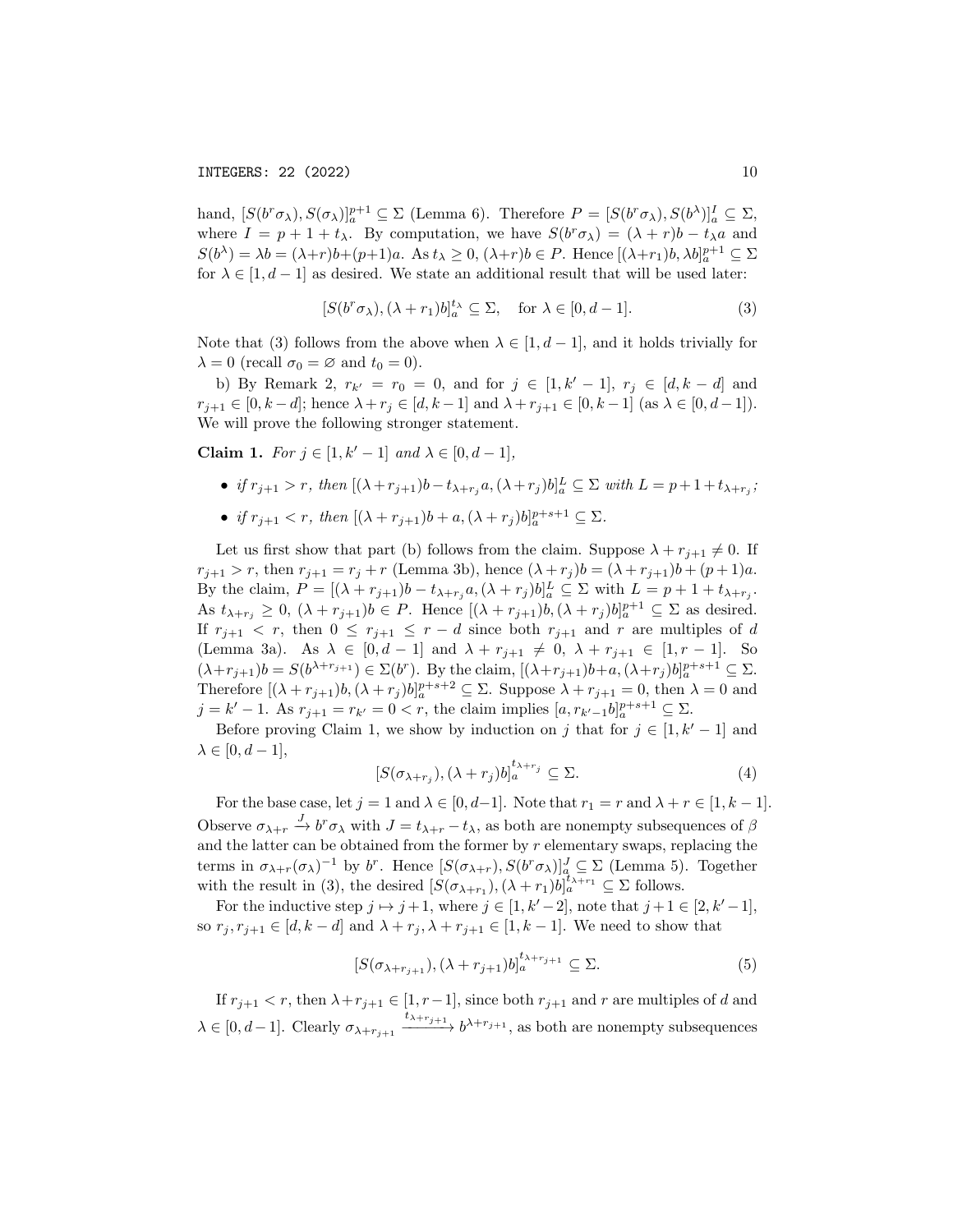### INTEGERS: 22 (2022) 11

of  $\beta$  and the latter can be obtained from the former by  $\lambda + r_{j+1}$  elementary swaps, each time replacing a term in  $\sigma_{\lambda+r_{j+1}}$  by a b in b<sup>r</sup>. By Lemma 5, the desired (5) follows.

If  $r_{j+1} > r$  then  $r_{j+1} = r_j + r$ . We know  $[S(\sigma_{\lambda+r_j}), (\lambda+r_j)b]_a^{t_{\lambda+r_j}} \subseteq \Sigma$  (inductive hypothesis), and  $[S(b^r \sigma_{\lambda+r_j}), S(\sigma_{\lambda+r_j})]_a^{p+1} \subseteq \Sigma$  (Lemma 6). Therefore  $Q = [S(b^r \sigma_{\lambda+r_j}), (\lambda+r_j)b]_a^{J_1} \subseteq \Sigma$ , where  $J_1 = p+1+t_{\lambda+r_j}$ . By computation,  $S(b^{r}\sigma_{\lambda+r_j}) = (\lambda+r_{j+1})b - t_{\lambda+r_j}a$  and  $(\lambda+r_j)b = (\lambda+r_{j+1})b + (p+1)a$ . As  $t_{\lambda+r_j} \ge 0$ , we have that  $(\lambda + r_{j+1})b$  is in Q, and so  $Q_1 = [S(b^r \sigma_{\lambda+r_j}), (\lambda + r_{j+1})b]_a^{t_{\lambda+r_j}} \subseteq \Sigma$ . On the other hand,  $\sigma_{\lambda+r_{j+1}} \stackrel{J_2}{\longrightarrow} b^r \sigma_{\lambda+r_j}$  with  $J_2 = t_{\lambda+r_{j+1}} - t_{\lambda+r_j}$ , as both are nonempty subsequences of  $\beta$  and the latter can be obtained from the former by r elementary swaps replacing the terms in  $\sigma_{\lambda+r_{j+1}}(\sigma_{\lambda+r_j})^{-1}$  by  $b^r$ . Hence  $Q_2 = [S(\sigma_{\lambda+r_{j+1}}), S(b^r \sigma_{\lambda+r_j})]_a^{J_2} \subseteq \Sigma$  (Lemma 5). Combining  $Q_2$  and  $Q_1$ , the desired  $(5)$  follows. This completes the induction and the proof of  $(4)$ .

Now we are ready to prove Claim 1. Let  $j \in [1, k' - 1]$  and  $\lambda \in [0, d - 1]$ . Note that  $\lambda + r_j \in [1, k-1]$ . By Lemma 6,  $[S(b^r \sigma_{\lambda+r_j}), S(\sigma_{\lambda+r_j})]_a^{p+1} \subseteq \Sigma$ . Together with  $(4)$ , we obtain

$$
[S(b^r \sigma_{\lambda + r_j}), (\lambda + r_j)b]_a^{p+1+t_{\lambda + r_j}} \subseteq \Sigma.
$$
 (6)

If  $r_{j+1} > r$ , then (6) is what is desired, since  $S(b^r \sigma_{\lambda+r_j}) = (\lambda + r_{j+1})b - t_{\lambda+r_j}a$ . If  $r_{j+1} < r$ , then  $r_{j+1} = r_j + r - k$  (Lemma 3b), meaning  $k - r_j = r - r_{j+1}$ . Note that  $b^{\lambda+r_{j+1}}\sigma \stackrel{H}{\to} b^r\sigma_{\lambda+r_j}$  with  $H = s - t_{\lambda+r_j}$ , since both are nonempty subsequences of  $\beta$  ( $\lambda + r_{j+1} \in [0, r-1]$ ), and the latter can be obtained from the former by  $k - (\lambda + r_j)$  elementary swaps, each time replacing a term in  $\sigma(\sigma_{\lambda+r_j})^{-1}$ by a b in  $b^r(b^{\lambda+r_{j+1}})^{-1}$ . This is possible since  $k - (\lambda + r_j) = r - (\lambda + r_{j+1})$ . Hence  $[S(b^{\lambda+r_{j+1}}\sigma), S(b^r\sigma_{\lambda+r_j})]_a^H \subseteq \Sigma$  (Lemma 5). Together with (6), we obtain  $[S(b^{\lambda+r_{j+1}}\sigma),(\lambda+r_j)b]_a^{p+s+1} \subseteq \Sigma$ , where the length is  $H+(p+1+t_{\lambda+r_j})=p+s+1$ . Since  $S(b^{\lambda+r_{j+1}}\sigma) = (\lambda+r_{j+1})b+a$ , the desired  $[(\lambda+r_{j+1})b+a, (\lambda+r_j)b]_a^{p+s+1} \subseteq \Sigma$ follows. This completes the proof of Claim 1 and the lemma.  $\Box$ 

Remark 4. Notice that in part (b) of Lemma 8, there is no need to consider the case  $r_{j+1} = r$  since  $r_{j+1} \neq r$  for  $j \in [1, k'-1]$  (Remark 2).

We are ready to present the main result of the section. Here is an explanation for the organization of the statements in Proposition 1. When  $r = 0$ , only  $r_0 = 0$  is present in the sequence  $r_0, \ldots, r_{k'-1}$  (as  $d = k$  and  $k' = 1$ ); and  $d \ge 2$  since  $k \ge 2$ is assumed for 2-thread sequences. Suppose  $r \neq 0$ ; then  $d < k$  and  $k' \geq 2$ . In the sequence  $r_0, \ldots, r_{k'-1}$ , at least  $r_0$  and  $r_{k'-1}$  are present; and results about them are in part (b)(i,ii). If  $k' \geq 3$ , then part (b)(iii) is about  $r_j$ 's for  $j \in [1, k'-2]$ . The cases of  $q = r < k$  and  $q \geq k$  will be handled separately. The former was essentially done in Lemma 8. For the latter we will use Lemma 7 repeatedly.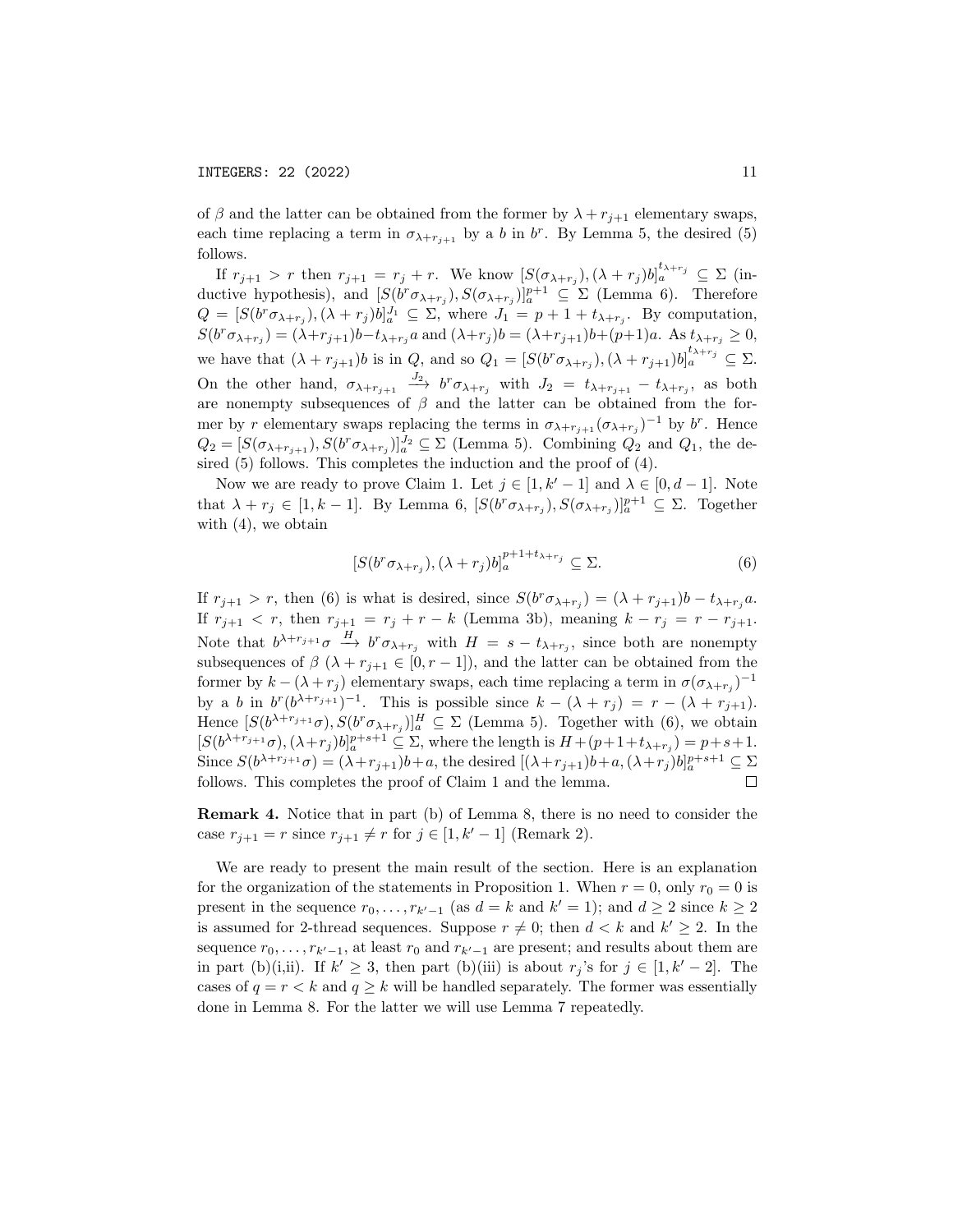INTEGERS: 22 (2022) 12

**Proposition 1.** Let  $\alpha = a^p b^q \sigma$  be a 2-thread sequence over G with  $q \ge 1$  and sum 0. Set  $q = mk + r$  with  $r \in [0, k-1]$  and  $\ell = m(s + 1) + p + 1$ . Let  $t \in supp(\alpha)$ , denote  $\Sigma(\alpha t^{-1}) = \Sigma$ . Then the following statements hold.

- a) If  $r = 0$ , then  $[a, -a]_a^{\ell-2} \subseteq \Sigma$ , and  $\lambda b + \langle a \rangle \subseteq \Sigma$  for  $\lambda \in [1, d-1]$ .
- b) If  $r \neq 0$ , then:
	- (i)  $[r_1b, -a]_a^{\ell-1} \subseteq \Sigma$ ; and in the case  $d \geq 2$ ,  $[(\lambda+r_1)b, \lambda b]_a^{\ell} \subseteq \Sigma$  for  $\lambda \in [1, d-1]$ ;
	- (ii)  $[a, r_{k'-1}b]_a^{\ell+s} \subseteq \Sigma$ ; and in the case  $d \geq 2$ ,  $[\lambda b, (\lambda + r_{k'-1})b]_a^{\ell+s+1} \subseteq \Sigma$  for  $\lambda \in [1, d-1];$
	- (iii) if  $k' \geq 3$ , then  $[(\lambda + r_{j+1})b, (\lambda + r_j)b]_a^L \subseteq \Sigma$  for  $j \in [1, k' 2]$  and  $\lambda \in [0, d-1],$  where  $L = \ell$  if  $r_{j+1} > r$  or  $L = \ell + s + 1$  if  $r_{j+1} < r$ .

*Proof.* As  $q = mk + r$  with  $m \geq 0$ , we consider two cases.

CASE 1:  $m = 0$ . In this case,  $q = r \ge 1$  and  $\ell = p + 1$ . In particular  $r \ne 0$ . Part (b) follows from Lemma 8. Indeed, (b)(i) is Lemma 8a; (b)(ii) follows from Lemma 8b by letting  $j = k' - 1$  and noticing that  $r_{j+1} = r_{k'} = 0 < r$ ; and (b)(iii) follows from Lemma 8b.

CASE 2:  $m \ge 1$ . Here  $q \ge k$ . As  $\alpha$  is a 2-thread sequence with sum 0, we have

$$
qb = -(p+1)a
$$
,  $kb = (s+1)a$ ,  $rb = -\ell a$ .

Let  $t \in supp(\alpha)$ , then either  $t = a$  or we may assume  $t \in \sigma$  since there is at least one b in  $\sigma$  by Definition 3. Let us first prove part (a) and part (b)(i).

Notice that  $[qb, -a]_a^p \subseteq \Sigma$ . Indeed, if  $t = a$ , then  $[qb, qb+(p-1)a]_a^{p-1} \subseteq \Sigma(a^{p-1}b^q)$ , so  $[qb, -2a]_a^{p-1} \subseteq \Sigma(\alpha a^{-1})$ . Together with  $S(\alpha a^{-1}) = -a$ , we have  $[qb, -a]_a^p \subseteq \Sigma$ . If  $t \in \sigma$ , then  $[qb, qb + pa]_a^p \subseteq \Sigma(a^p b^q)$ , and hence  $[qb, -a]_a^p \subseteq \Sigma$ . On the other hand, for *i* ∈ [1, *m*], *ik* + *r* ∈ [*k*, *q*]. By Lemma 7a, [((*i* − 1)*k* + *r*)*b* + *a*, (*ik* + *r*)*b*]<sup>*s*</sup><sub>*a*</sub> ⊆ ∑. Combining the progressions for  $i \in [1, m]$ , we obtain  $[rb+a, (mk+r)b]_a^{m(s+1)-1} \subseteq \Sigma$ , that is,  $[rb+a, qb]_a^{\ell-p-2} \subseteq \Sigma$ . It follows that  $[rb+a, -a]_a^{\ell-2} \subseteq \Sigma$ . If  $r=0$ , then [a,  $-a]_a^{\ell-2}$  ⊆  $\Sigma$  as needed in part (a). If  $r \neq 0$ , then  $rb \in \Sigma(b^q)$ , and hence  $[r_1b, -a]_a^{\ell-1} \subseteq \Sigma$  as desired in part (b)(i).

If  $d \geq 2$ , then for  $\lambda \in [1, d-1], \lambda + r \in [1, k-1].$  As  $q \geq k, (\lambda + r)b \in \Sigma(b^q)$ . First, we show that  $[(\lambda + r)b, ((m - 1)k + \lambda + r)b]_a^{(m-1)(s+1)} \subseteq \Sigma$ . This is trivial if  $m = 1$ . If  $m \ge 2$ , then for  $i \in [1, m - 1]$ ,  $ik + \lambda + r \in [k, q]$ . By Lemma 7a we have [ $((i-1)k+\lambda+r)b+a, (ik+\lambda+r)b]_a^s \subseteq \Sigma$ . Combining the progressions for  $i \in [1, m-1]$ and recalling that  $(\lambda+r)b \in \Sigma$ , we obtain  $[(\lambda+r)b, ((m-1)k+\lambda+r)b]_a^{(m-1)(s+1)} \subseteq \Sigma$ . Notice that  $(m-1)(s+1) = \ell - (p+s+2)$  and  $((m-1)k+\lambda+r)b = \lambda b - (p+s+2)a$ , hence  $[(\lambda + r)b, \lambda b - (p + s + 2)a]_a^{\ell - (p + s + 2)} \subseteq \Sigma$ . Apply Lemma 7b with  $j = 0$  and  $\lambda \in [1, d-1]$ , we have  $[\lambda b - (p+s+2)a, \lambda b]_a^{p+s+2} \subseteq \Sigma$ . In summary,  $[(\lambda+r)b, \lambda b]_a^{\ell} \subseteq \Sigma$ for  $\lambda \in [1, d-1]$ . When  $r = 0$ , the above argument implies that  $\lambda b + \langle a \rangle \subseteq \Sigma$  for  $\lambda \in [1, d-1].$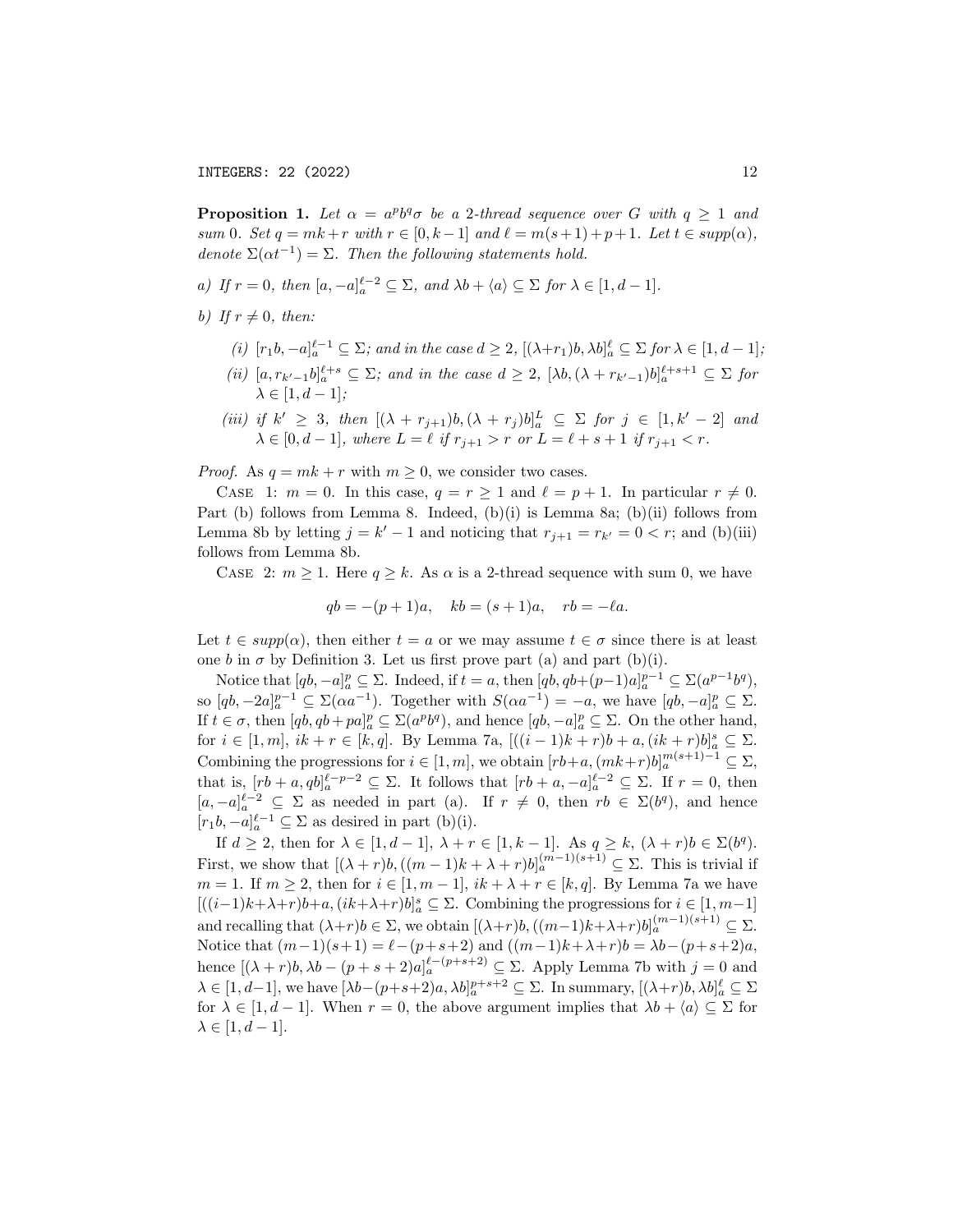So far we have shown part (a) and part (b)(i). It remains to show part (b)(ii,iii) in the case  $m \geq 1$ . Recall that when  $r \neq 0, k > r \geq d$  and  $k' \geq 2$ . For  $j \in [1, k'-1]$ ,  $r_{j+1} \neq r$ ; we consider the cases  $r_{j+1} < r$  and  $r_{j+1} > r$  separately.

If  $r_{j+1} < r$ , then  $r_{j+1} = r_j + r - k$ . Note that  $r_{j+1} \leq r - d$  ( $r_{j+1}$  and r are multiples of d). For  $\lambda \in [0, d-1]$ ,  $\lambda + r_{j+1} \in [0, r-1]$ . Hence for  $i \in [1, m]$ ,  $ik + \lambda + r_{j+1} \in [k, q]$ . By Lemma 7a,  $[((i-1)k + \lambda + r_{j+1})b + a, (ik + \lambda + r_{j+1})b]_a^s \subseteq \Sigma$ . Combining the progressions for  $i \in [1, m]$ , we obtain  $[(\lambda + r_{j+1})b + a, (mk + \lambda + r_{j+1})b]_a^{m(s+1)-1} \subseteq \Sigma$ . The last element of the progression is  $(mk + \lambda + r_{j+1})b = (mk + \lambda + r_j + r - k)b$  $(\lambda + r_j)b + qb - kb = (\lambda + r_j)b - (p + s + 2)a$ . Since  $\lambda + r_j \neq 0$  (as  $j \in [1, k' - 1]$ ), Lemma 7b implies that  $[(\lambda + r_j)b - (p+s+2)a, (\lambda + r_j)b]_a^{p+s+2} \subseteq \Sigma$ . It follows that for  $j \in [1, k' - 1]$ ,

if 
$$
r_{j+1} < r
$$
, then  $[(\lambda + r_{j+1})b + a, (\lambda + r_j)b]_a^{\ell+s} \subseteq \Sigma$  for  $\lambda \in [0, d-1]$ . (7)

The length is due to the calculation  $m(s+1)-1+p+s+2 = m(s+1)+p+1+s = \ell+s$ .

When  $j = k' - 1$ ,  $r_{j+1} = r_{k'} = 0 < r$ . By (7),  $[\lambda b + a, (\lambda + r_{k'-1})b]_a^{\ell+s} \subseteq \Sigma$ . Letting  $\lambda = 0$  we obtain  $[a, r_{k'-1}b]_a^{\ell+s} \subseteq \Sigma$ . In the case  $d \geq 2$ , for  $\lambda \in [1, d-1]$ , as  $\lambda b \in \Sigma(b^q)$ , we have  $[\lambda b, (\lambda + r_{k'-1})b]_a^{\ell+s+1} \subseteq \Sigma$ . This proves part (b)(ii). If  $k' \geq 3$ , then  $r_{j+1} \neq 0$  for  $j \in [1, k'-2]$ , so  $\lambda + r_{j+1} \in [1, r-1]$  and  $(\lambda + r_{j+1})b \in \Sigma(b^q)$ . With the result in (7), we have  $[(\lambda + r_{j+1})b, (\lambda + r_j)b]_a^{\ell+s+1} \subseteq \Sigma$  for  $\lambda \in [0, d-1]$ as desired in part (b)(iii) when  $r_{j+1} < r$ .

If  $r_{j+1} > r$ , then  $r_{j+1} = r_j + r$ . This can happen only when  $j \in [1, k' - 2]$ ; in particular,  $k' \geq 3$ . For  $\lambda \in [0, d-1]$ ,  $\lambda + r_{j+1} \in [1, k-1]$ , and so  $(\lambda + r_{j+1})b \in \Sigma(b^q)$ . Observe that  $[(\lambda + r_{j+1})b, ((m-1)k + \lambda + r_{j+1})b]_a^{(m-1)(s+1)} \subseteq \Sigma$ . This is clear if  $m = 1$ . If  $m ≥ 2$ , then for  $i ∈ [1, m - 1]$ ,  $ik + \lambda + r_{j+1} ∈ [k, q]$ . By Lemma 7a,  $[((i-1)k + \lambda + r_{j+1})b + a, (ik + \lambda + r_{j+1})b]_a^s \subseteq \Sigma$ . Combining the progressions for  $i \in [1, m-1]$  and recalling that  $(\lambda + r_{j+1})b \in \Sigma(b^q)$ , we reach the conclusion that  $[(\lambda + r_{j+1})b, ((m-1)k + \lambda + r_{j+1})b]_a^{(m-1)(s+1)} \subseteq \Sigma$ . The last element in the progression is  $((m - 1)k + \lambda + r_{j+1})b = ((m - 1)k + \lambda + r_j + r)b = (\lambda + r_j)b +$  $qb - kb = (\lambda + r_j)b - (p + s + 2)a$ . As  $\lambda + r_j \neq 0$   $(j \in [1, k' - 2])$ , by Lemma 7b,  $[(\lambda+r_j)b-(p+s+2)a,(\lambda+r_j)b]_a^{p+s+2}\subseteq\Sigma$ . It follows that  $[(\lambda+r_{j+1})b,(\lambda+r_j)b]_a^{\ell}\subseteq\Sigma$ for  $\lambda \in [0, d-1]$ , the length is due to  $(m-1)(s+1)+p+s+2 = m(s+1)+p+1 = \ell$ . This completes the proof of part (b)(iii) in the case  $r_{j+1} > r$ .  $\Box$ 

Proposition 1 is our main tool in the proof of Theorem 2. In one direction, assuming minimality and unsplittability, we use it to derive the order of a and the structure of  $G/\langle a \rangle$ . In the other direction, given the information on  $G/\langle a \rangle$ and the relationship between the parameters of  $\alpha$ , we infer minimality and use the proposition to conclude unsplittability.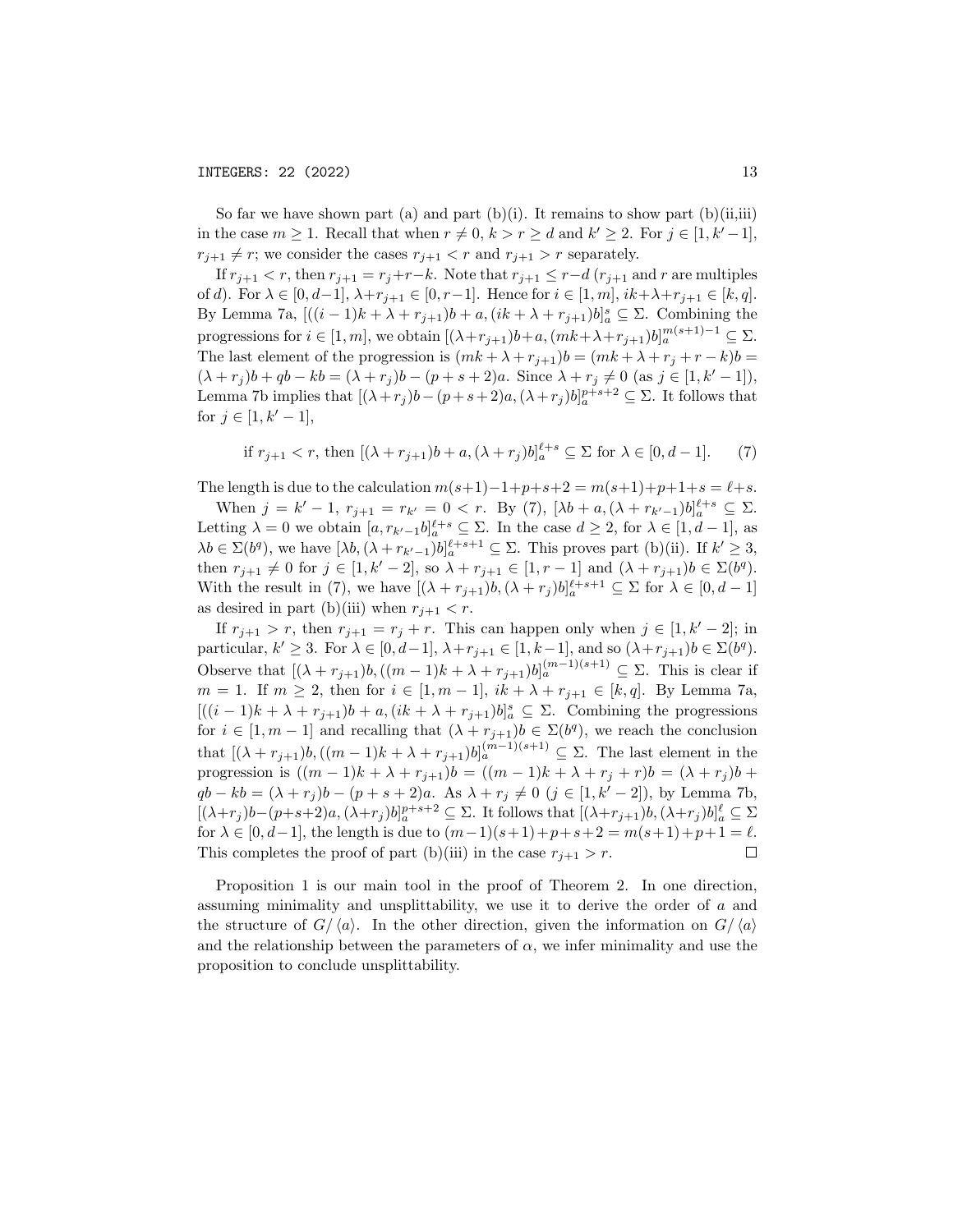## 4. Proof of Theorem 2: (1) Implies (2)

In this section, let  $\alpha$  be an admissible and unsplittable minimal zero-sum sequence over G. We will show that  $\alpha$  is a 2-thread sequence with sum 0 satisfying conditions (a) and (b) in Theorem 2(2).

By Definition 2 there exists a term  $a \in supp(\alpha)$  with multiplicity  $m_a$  such that  $\alpha = a^{m_a}\beta, \beta \neq \emptyset$ , and  $b - b' = xa$  with  $x \in [-m_a, m_a]$  for all terms b and b' of β. Write  $u \preccurlyeq v$  for  $u, v \in G$  if  $v = u + xa$  with  $x \in [0, m_a]$ , and  $u \preccurlyeq v$  if  $u \preccurlyeq v$ and  $u \neq v$ . Also write  $u \sim v$  if  $u \preccurlyeq v$  or  $v \preccurlyeq u$ . Observe that  $u \sim v$  if and only if  $u - v = xa$  with  $x \in [-m_a, m_a]$ . Denote  $P_a = \Sigma(a^{m_a}) = \{a, 2a, \ldots, m_a a\}$  and  $P_a^* = P_a \cup \{0\}.$ 

Since  $\alpha$  is a minimal zero-sum sequence,  $a \neq 0$  and  $m_a \in (0, \text{ord}(a))$ . Henceforth an a-sum means a subsequence of  $\beta = \alpha (a^{m_a})^{-1}$  with sum a. Thus, by definition, an  $a$ -sum does not reduce to a single term  $a$ ; consequently its length is at least 2. The terms in an a-sum are not all equal by Lemma 1. We need the following fact about an unsplittable minimal zero-sum sequence  $\alpha$ .

**Lemma 9** ([4], Lemma 6.1). a) For each  $b \in supp(\beta)$ , there is an a-sum containing b.

b) Let  $\sigma|\beta$  be an a-sum. Suppose that  $u \in supp(\sigma)$  and  $v \in supp(\beta)$  satisfy  $v \prec u$ . Then  $\sigma$  contains the entire subsequence  $v^{m_v}|\alpha$ , i.e., all occurrences of v in  $\alpha$ .

By Lemma 9a, β contains an a-sum because  $\beta \neq \emptyset$ . We distinguish two cases.

# 4.1. Case 1:  $\beta = \alpha (a^{m_a})^{-1}$  Is an *a*-sum

Let  $\beta = b_1 \dots b_k$  with  $k \ge 2$ . Since  $S(\alpha) = 0$  and  $S(\beta) = a$ ,  $(m_a + 1)a = 0$ . As  $m_a \in (0, \text{ord}(a)),$  we obtain  $\text{ord}(a) = m_a + 1$  and  $\Sigma(a^{m_a}) = \langle a \rangle \setminus \{0\}.$  By the minimality of  $\alpha$  and that  $b \sim b'$  for all terms b and b' of  $\beta$ ,  $\langle a \rangle$  is a proper subgroup of G, and all terms in  $\beta$  belong to the same proper a-coset D. Let b be any term in  $\beta$ , then  $\{b, b - a, \ldots, b - m_a a\} = b + \langle a \rangle = D$ . Since  $supp(\beta) \subseteq D$ , each  $b_i \in \beta$ can be expressed as  $b_j = b - s_j a$  with  $s_j \in [0, m_a]$ . As  $\beta$  is an a-sum, its terms are not all equal, up to relabeling we may assume  $b = b_1 \neq b_k$ . Now  $S(\beta) = a$  implies  $kb = (s_1 + \cdots s_k + 1)a$ . So far we have shown that  $\alpha$  is a 2-thread sequence with  $p = m_a, q = 0, \text{ and sum } 0.$ 

Note that  $q = 0$  implies  $r = 0$  and  $d = k$ . By Lemma 2,  $\langle a, b \rangle = G$ . Recall  $b_1 + \cdots + b_k = a \in \langle a \rangle$  and all terms of  $\beta$  are in the same proper a-coset  $b + \langle a \rangle$ . Due to minimality of  $\alpha$ , no nonempty proper subsequence sum of  $\beta$  is in  $\langle \alpha \rangle$ . This. implies that the partial sums  $b_1, \ldots, b_1 + \cdots + b_{k-1}$  are in different proper a-cosets. Hence reducing  $\beta$  mod  $\langle a \rangle$  yields a minimal zero-sum sequence  $\beta$  over the factor group  $G/\langle a \rangle$ . Condition (a) follows, and so does condition (b) as  $q = 0$ ,  $p = m_q$ , and  $|G| = k(m_a + 1)$ .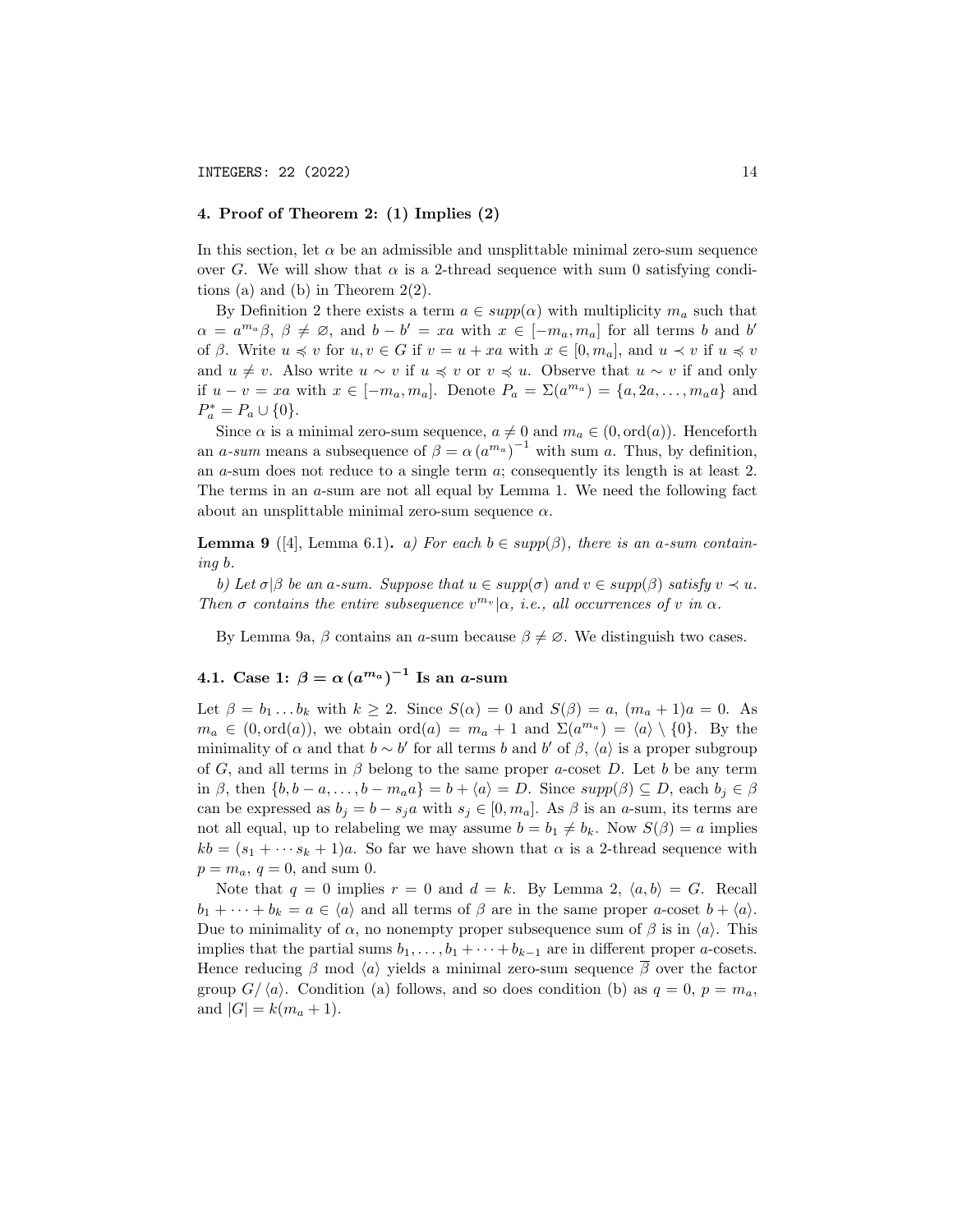# 4.2. Case 2:  $\beta = \alpha \left(a^{m_a}\right)^{-1}$  Is Not an *a*-sum

We need the following intuitively obvious fact, which was present in [4] (Section 6.1, Claim 1.2). For completeness we include a proof adjusted to the current setting.

**Claim 2.** There exists a term b of  $\beta = \alpha (a^{m_a})^{-1}$  such that  $b' \preccurlyeq b$  for each  $b' \in \beta$ .

*Proof.* Suppose the claim is false. Then, because  $b_i \sim b_j$  for all  $b_i \in \beta$ ,  $b_j \in \beta$ , we conclude that for each  $t \in supp(\beta)$  there exists a  $t' \in supp(\beta)$  of the form  $t' = t + xa$ with  $x \in [1, m_a]$ . We call such a t' with x minimal the successor of t.

Let  $\sigma|\beta$  be an a-sum; such sums exist by Lemma 9a because  $\beta \neq \emptyset$ . We show that  $\sigma = \beta$  contrary to the assumption that  $\beta$  is not an a-sum. Suppose that for some  $b \in supp(\beta)$  there is an occurrence of b in  $\alpha$  that is not a term of  $\sigma$ . By Lemma 9b, neither are all occurrences of its successor  $b'$ , all occurrences of the successor  $b''$  of  $b'$ , and so on. A repetition certainly occurs in the row  $b, b', b'', \ldots$ . The first repeated element is the initially chosen  $b \in supp(\beta)$  since  $t \mapsto t'$  is an injection. Thus we obtain a subset  $X = \{b, b', b'', \dots\} \subseteq supp(\beta)$  such that no terms of  $\sigma$  is equal to an element of X. Note that the union of the translates  $b + P_a^*, b' + P_a^*, b'' + P_a^*, \dots$  is an entire a-coset D. On the other hand,  $supp(\beta) \subseteq D$  by  $b_i \sim b_j$  for all  $b_i, b_j \in \beta$ . Then the definition of a successor implies  $X = supp(\beta)$ , leading to the impossible  $\sigma = \emptyset$ . The stated  $\sigma = \beta$  follows, completing the proof.  $\Box$ 

Fix a term  $b \in \beta$  with the property in Claim 2 and let  $\sigma$  be an a-sum containing b. Such a-sums exist by Lemma 9a. Lemma 9b implies that  $\sigma$  contains all terms of  $\beta$ different from b. Hence  $\beta = b^q \sigma$  with  $q \ge 1$  as  $\beta$  is not an a-sum. Let  $\sigma = b_1 \cdots b_k$ with  $b_1 = b$ , then  $b_j = b - s_j a$  where  $s_j \in [0, m_a]$  for all  $j \in [1, k]$ . Note that  $s_1 = 0$ . Since  $\sigma$  is an a-sum,  $k \geq 2$  and the terms in  $\sigma$  are not all equal. Therefore up to relabeling we may assume  $b_1 \neq b_k$ . Also  $S(\sigma) = a$  implies  $kb = (s_1 + \cdots + s_k + 1)a$ . So far we have reached the conclusion that  $\alpha = a^p b^q b_1 \cdots b_k$  is a 2-thread sequence with sum 0,  $p = m_a$ , and  $q \ge 1$ . It remains to show that  $\alpha$  satisfies the conditions in Theorem  $2(2)$ .

#### 4.2.1. An Identity Related to the Conditions in Theorem 2(2)

Proposition 1 states that for a 2-thread sequence with  $q \ge 1$  and sum 0, certain a-progressions are in the sumset of the sequence with any arbitrary term removed. Now with minimality, we infer the structure of  $\langle a \rangle$  and prove the following identity, which is related to the conditions in Theorem  $2(2)$ :

$$
dord(a) = k(p+1) + q(s+1).
$$
 (8)

Let us first handle the simpler case  $r = 0$ . Here  $q = mk$ ,  $d = k$ , and  $k' = 1$ . Let t be any term in  $\alpha$ . Since  $\alpha$  is a minimal zero-sum sequence, the sumset  $\Sigma(\alpha t^{-1})$  does not contain 0. On the other hand, by Proposition 1a,  $[a, -a]_a^{\ell-2} \subseteq \Sigma(\alpha t^{-1})$ , that is,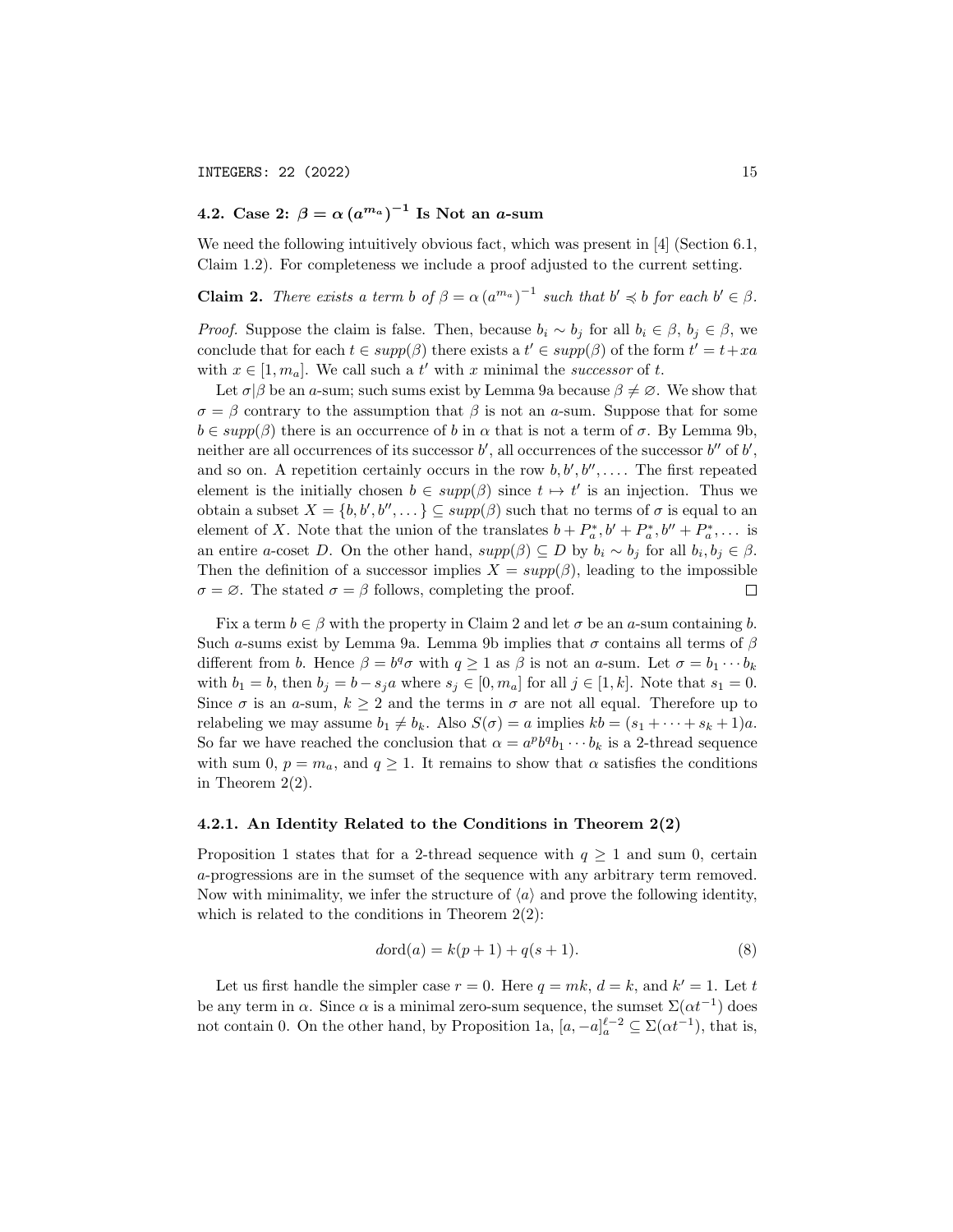$-a = a + (\ell - 2)a = (\ell - 1)a$  and  $[a, (\ell - 1)a]_a^{\ell-2} \subseteq \Sigma(\alpha t^{-1})$ . As the *a*-progression does not contain 0, we obtain  $\ell \leq \text{ord}(a)$ . Since  $-\ell a = rb = 0$  (Lemma 4), it follows that  $\ell = \text{ord}(a)$ , i.e.,  $\text{ord}(a) = p + 1 + m(s + 1)$ . Multiply the last equation by  $d = k$ , and we obtain identity (8) in the case  $r = 0$ .

Suppose  $r \neq 0$ , then  $k' \geq 2$ . Lemma 4 implies  $r_j b \in \langle a \rangle$  for  $j \in [0, k'-1]$  and suggests a decreasing order of the a-coordinates. The following claim confirms it by using Proposition 1 and the minimality of  $\alpha$ .

Claim 3. Suppose  $r \neq 0$ . Then  $x_a(r_0b) = \text{ord}(a), x_a(r_1b) = \text{ord}(a) - \ell,$  and  $x_a(r_{k'-1}b) = \ell + s + 1$ . If  $k' \geq 3$ , then for  $j \in [1, k'-2]$ ,  $x_a(r_{j+1}b) = x_a(r_j b) - L$ , where  $L = \ell$  if  $r_{i+1} > r$  or  $L = \ell + s + 1$  if  $r_{i+1} < r$ .

*Proof.* Let  $t \in supp(\alpha)$  and consider  $\Sigma = \Sigma(\alpha t^{-1})$ . Since  $\alpha$  is a minimal zero-sum sequence,  $\Sigma$  does not contain 0.

By definition,  $x_a(r_0b) = x_a(0) = \text{ord}(a)$ . By Proposition 1b(i),  $[r_1b, -a]_a^{\ell-1} \subseteq \Sigma$ , i.e.,  $[r_1b, r_1b + (\ell - 1)a]_a^{\ell-1} \subseteq \Sigma$ . Since the *a*-progression does not contain 0, we obtain that  $x_a(r_1b) + (\ell - 1) \leq \text{ord}(a) - 1$ , i.e.,  $x_a(r_1b) + \ell \leq \text{ord}(a)$ . Hence  $x_a(r_1b) + \ell \in [1, \text{ord}(a)],$  and  $x_a(r_1b + \ell a) = x_a(r_1b) + \ell.$  On the other hand,  $x_a(r_1b + \ell a) = \text{ord}(a)$  as  $r_1b + \ell a = 0$ . It follows that  $x_a(r_1b) = \text{ord}(a) - \ell$ .

By Proposition 1b(ii),  $[a, r_{k'-1}b]_a^{\ell+s} \subseteq \Sigma$ , i.e.,  $r_{k'-1}b = a + (\ell+s)a = (\ell+s+1)a$ and  $[a, (\ell + s + 1)a]_a^{\ell+s} \subseteq \Sigma$ . Since the progression does not contain 0, we conclude that  $\ell + s + 1 \in [1, \text{ord}(a))$  and  $x_a(r_{k'-1}b) = \ell + s + 1$ .

Suppose  $k' \geq 3$ . For  $j \in [1, k'-2]$ , apply Proposition 1b(iii) with  $\lambda = 0$ . We have  $[r_{j+1}b, r_j b]_a^L \subseteq \Sigma$ , where  $L = \ell$  if  $r_{j+1} > r$  or  $L = \ell + s + 1$  if  $r_{j+1} < r$ . This means  $r_j b = r_{j+1} b + La$ , and the a-progression starting at  $r_{j+1} b$  with length L does not contain 0. It follows that  $x_a(r_{j+1}b) \in [1, \text{ord}(a))$  and  $x_a(r_{j+1}b) + L \in [1, \text{ord}(a))$ . Hence  $x_a(r_j b) = x_a(r_{j+1} b + La) = x_a(r_{j+1} b) + L$  and  $x_a(r_{j+1} b) = x_a(r_j b) - L$ .  $\Box$ 

Claim 3 implies that  $x_a(r_j b)$  is a decreasing sequence for  $j \in [0, k' - 1]$ . Recall that  $r_{k'} = r_0 = 0$ . The cyclic group  $\langle a \rangle$  can be viewed as partitioned into k' a-progressions starting at  $r_{k'}b = 0, r_{k'-1}b, \ldots, r_1b$ . The length of each of the progressions  $[r_{j+1}b, r_j b]_a^L$  (for  $j \in [0, k'-1]$ ) depends on whether  $r_{j+1}$  is less than r. More exactly, L is  $\ell + s + 1$  if  $r_{j+1} < r$  or  $\ell$  if  $r_{j+1} \geq r$ . Set  $r = r'd$ . Observe that among  $r_1, \dots, r_{k'-1}, r_{k'}$  exactly r' of them are less than r, since the sequence is a permutation of  $0, d, \ldots, (k'-1)d$  (Remark 2). Therefore

$$
\text{ord}(a) = r'(\ell + s + 1) + (k' - r')\ell = r'(s + 1) + k'\ell = k'(p + 1) + (mk' + r')(s + 1).
$$

Multiply the above by d, and we obtain identity (8) in the case  $r \neq 0$ .

### 4.2.2. Conditions (a) and (b) in Theorem 2(2)

Now we show that  $\alpha$  satisfies the conditions in Theorem 2(2). As condition (b) follows from condition (a) and identity (8), it is enough to establish condition (a).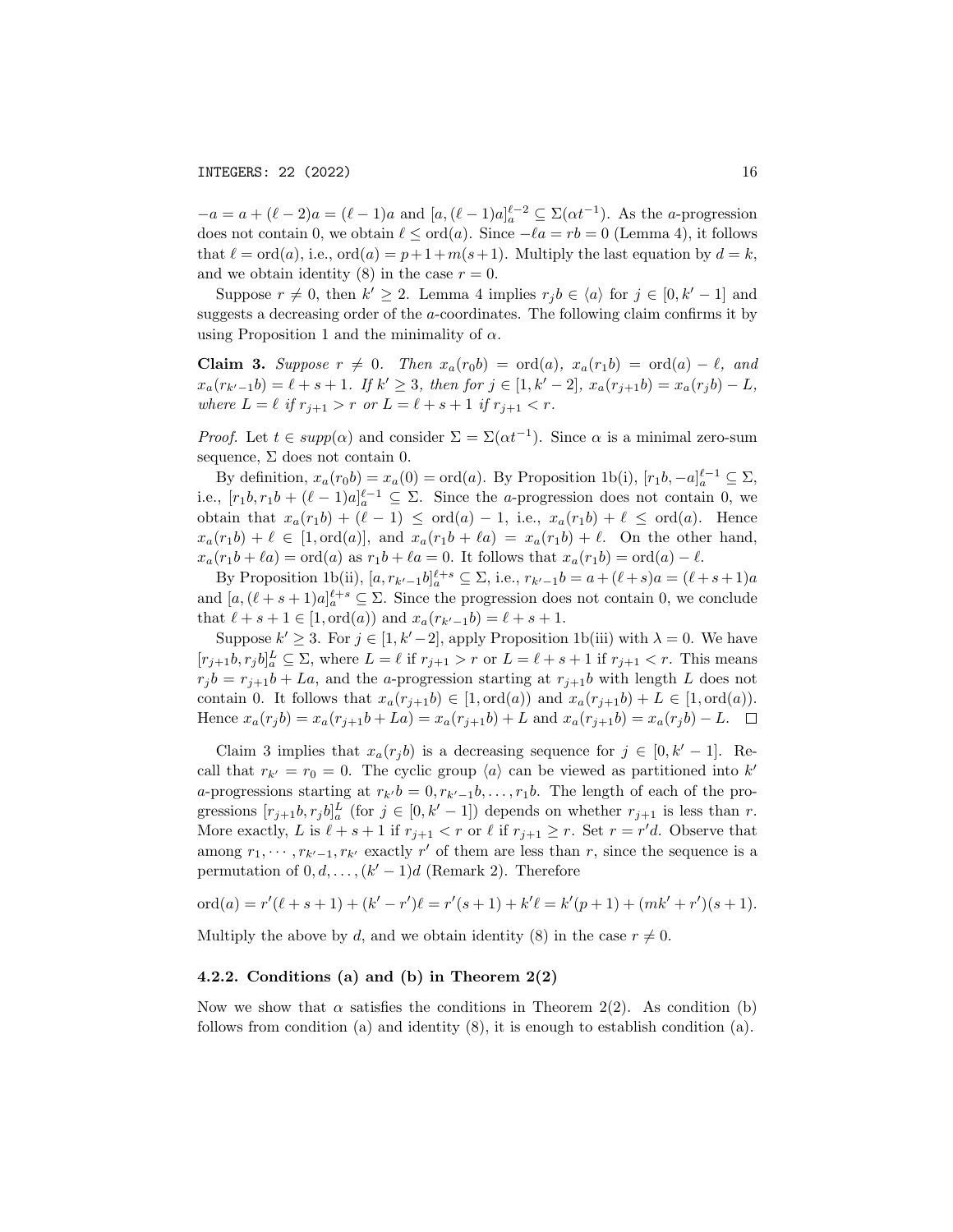Since  $\alpha$  is an unsplittable minimal zero-sum sequence, we have  $\langle \alpha \rangle = G$  and hence  $\langle a, b \rangle = G$ . Recall that  $d = \gcd(q, k)$  and  $db \in \langle a \rangle$ . If  $d = 1$  then  $G = \langle a \rangle$ , so condition (a) in Theorem 2(2) holds with  $G/\langle a \rangle$  being the trivial group.

For  $d \geq 2$ , to prove condition (a), we argue that d is the smallest positive integer such that  $db \in \langle a \rangle$ . Let t be any term in  $\alpha$ . Observe that  $\lambda b + \langle a \rangle \subseteq \Sigma(\alpha t^{-1})$  for  $\lambda \in [1, d-1]$ . This follows from Proposition 1a in the case  $r = 0$ . Suppose  $r \neq 0$ . Recall from Section 4.2.1 that the cyclic group  $\langle a \rangle$  can be viewed as partitioned into k' a-progressions starting at  $r_{k'}b = 0, r_{k'-1}b, \ldots, r_1b$ ; denote these progressions by  $P_{k'}, P_{k'-1}, \ldots, P_1$ . Let  $\lambda \in [1, d-1]$ . The translates of  $P_{k'}, P_{k'-1}, \ldots, P_1$  by  $\lambda b$ :  $\lambda b + P_{k'}, \lambda b + P_{k'-1}, \ldots, \lambda b + P_1$  form a partition of  $\lambda b + \langle a \rangle$ , with first elements at  $(\lambda + r_{k'})b,(\lambda + r_{k'-1})b, \ldots, (\lambda + r_1)b$ . By Proposition 1b, these a-progressions are all in  $\Sigma(\alpha t^{-1})$ . Hence  $\lambda b + \langle a \rangle \subseteq \Sigma(\alpha t^{-1})$ . By the minimality of  $\alpha, 0 \notin \Sigma(\alpha t^{-1})$ . Therefore for  $\lambda \in [1, d-1], \lambda b + \langle a \rangle \neq \langle a \rangle$ , and it follows that  $\lambda b \notin \langle a \rangle$ . This. completes the proof that  $\alpha$  satisfies condition (a) of Theorem 2(2).

# 5. Proof of Theorem 2: (2) Implies (1)

In this section, let  $\alpha = a^p b^q b_1 \cdots b_k$  be a 2-thread sequence with sum 0 satisfying the conditions in Theorem 2(2). We will show that  $\alpha$  is an admissible and unsplittable minimal zero-sum sequence.

**Remark 5.** As noted in Remark 1, any 2-thread sequence  $\alpha = a^p b^q \sigma$  is admissible, although it is not necessary that  $p = m_a$ , where  $m_a$  is the multiplicity of a in  $\alpha$ . With the conditions in Theorem 2(2), we will show that  $p = m_a$ , i.e.,  $b_i \neq a$  for  $i \in [1, k]$ . This is obvious in the case  $d \geq 2$  by condition (a) of Theorem 2(2), since  $\langle a \rangle$  is a proper subgroup of G and all terms in  $b^q\sigma$  belong to a proper a-coset. The case  $d = 1$  excludes  $q = 0$  and  $r = 0$  as then  $d = k \geq 2$ .

# 5.1. Case 1:  $\alpha = a^p \sigma (q = 0)$

We already know that  $\alpha$  is a zero-sum sequence and  $p = m_a$  (Remark 5). Conditions (a) and (b) in Theorem 2(2) give  $|G| = d \text{ord}(a) = k(p+1)$ , and therefore ord(a) = p + 1 (d = k). Since  $\alpha$  is a 2-thread sequence, all terms of  $\sigma$  belong to the same proper a-coset  $b + \langle a \rangle$ . As  $|\sigma| = k = d$ , no nonempty proper subsequence of  $\sigma$  has sum in  $\langle a \rangle$  by condition (a). Let  $a^x \tau | \alpha$  be a nonempty zero-sum subsequence such that  $x \in [0, p]$  and  $\tau | \sigma$ . Since  $S(a^x \tau) = 0 \in \langle a \rangle$ ,  $S(\tau) \in \langle a \rangle$  and hence  $\tau \in \{\emptyset, \sigma\}$ . It is not possible that  $\tau = \emptyset$  as otherwise  $1 \leq x \leq p < \text{ord}(a)$  and  $a^x \tau$ is not a zero-sum. Therefore  $\tau = \sigma$  and  $S(a^x \tau) = (x+1)a$ . Now  $1 \le x+1 \le p+1$ and  $\text{ord}(a) = p + 1$  imply that  $x = p$ , and hence  $\alpha$  is a minimal zero-sum sequence.

It remains to show that  $\alpha$  is unsplittable. By Lemma 2, it is enough to show that  $\Sigma(\alpha t^{-1}) = G^{\bullet}$  for each  $t \in supp(\alpha)$ . In fact checking the inclusion  $G^{\bullet} \subseteq \Sigma(\alpha t^{-1})$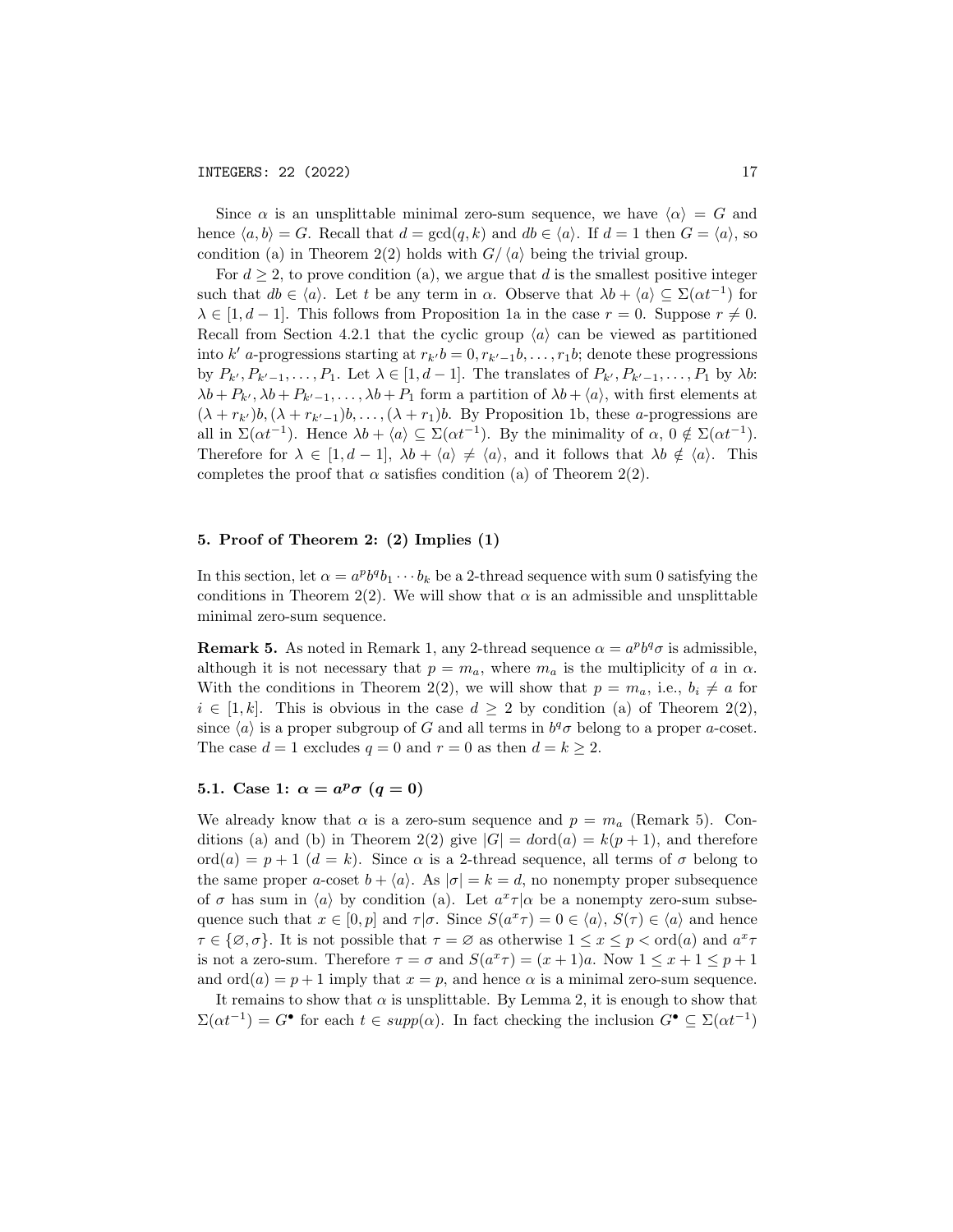suffices because  $\alpha t^{-1}$  is zero-sum-free. First, we show that  $G^{\bullet} \subseteq \Sigma(\alpha b_0^{-1})$  for any  $b_0 \in \sigma$ . Note that  $\alpha b_0^{-1} = a^p(\sigma b_0^{-1})$ . Since  $\text{ord}(a) = p + 1$ ,  $\Sigma(a^p) = \langle a \rangle \setminus \{0\}$ . By condition (a), nonempty subsequence sums of  $\sigma b_0^{-1}$  with different lengths are in different proper a-cosets; hence the translates of  $\Sigma^*(a^p)$  by these subsequence sums as the lengths range over  $[1, k - 1]$  cover all the  $k - 1$  proper a-cosets. The conclusion follows. Now we show  $G^{\bullet} \subseteq \Sigma(\alpha a^{-1})$ . Note that  $\alpha a^{-1} = a^{p-1}\sigma$  and  $\Sigma(a^{p-1}) = \langle a \rangle \setminus \{0, -a\}.$  As  $b_1 \neq b_k$ ,  $(b_1 + \Sigma^*(a^{p-1})) \cup (b_k + \Sigma^*(a^{p-1})) = b + \langle a \rangle$ follows. If  $k = 2$ , then the unique proper a-coset is covered. If  $k \geq 3$ , to cover the remaining proper cosets, notice that the nonempty subsequence sums of the remaining terms in  $\sigma(b_1b_k)^{-1}$  with different lengths are in different proper a-cosets; so the translates of  $b + \langle a \rangle$  by these subsequence sums as the lengths range over  $[1, k-2]$  cover all the remaining proper cosets. Finally, note that  $S(\alpha a^{-1}) = -a$ , and the conclusion follows.

# 5.2. Case 2:  $\alpha = a^p b^q \sigma$  with  $q \ge 1$

### 5.2.1. Minimality

We first handle the simpler case  $r = 0$ . Here  $d = k$ , and  $q = mk$  with  $m \ge 1$  as  $q \geq 1$ . We know  $p = m_a$  (Remark 5). By conditions (a) and (b) of Theorem 2(2),  $k(p+1) + q(s+1) = kord(a)$ , which gives  $ord(a) = p+1+m(s+1)$ . Let  $\tau = a^t \gamma$  be a nonempty zero-sum subsequence of  $\alpha$ , with  $t \in [0, p]$  and  $\gamma | b^q \sigma$ . Clearly  $\gamma \neq \emptyset$  as ord(a) > p. Since  $S(\gamma) \in \langle a \rangle$ , condition (a) of Theorem 2(2) implies that  $|\gamma|$  must be a multiple of k. Suppose  $\gamma$  is a proper subsequence of  $b^q\sigma$ . Then  $|\gamma|=x'k$  with  $x' \in [1, m]$ , as  $|b^q \sigma| = (m + 1)k$ . So  $S(\gamma) = x'kb - s'a = x'(s + 1)a - s'a$  for some  $s' \in [0, s]$ . Hence  $S(\tau) = ta + S(\gamma) = (t + x'(s + 1) - s')a$ . Now  $t + x'(s + 1) - s' \ge$  $s + 1 - s' \geq 1$ , and  $t + x'(s + 1) - s' \leq p + m(s + 1) = \text{ord}(a) - 1$  imply that  $\tau$ cannot be a zero-sum. Therefore  $\gamma = b^q \sigma$ . Since  $S(\alpha) = 0$ ,  $S(\gamma) = -pa$ , we have  $S(\tau) = ta + S(\gamma) = (t - p)a$ , with  $-\text{ord}(a) < -p \leq t - p \leq 0$ . The only way for  $\tau$ to be a zero-sum is when  $t = p$ , and hence  $\tau = \alpha$ . This proves that  $\alpha$  is a minimal zero-sum sequence.

For the remaining of Section 5.2.1 we suppose  $r \neq 0$ . In this case,  $d < k$  and  $k' \geq 2$ . By Lemma 4,  $r_j b \in \langle a \rangle$  for  $j \in [1, k'-1]$ . In the following lemma, using conditions in Theorem 2(2), we compute the a-coordinates of  $r_i b$ 's and justify that they are in a decreasing order.

**Lemma 10.** Suppose  $r \neq 0$ . Then:

- a) for  $j \in [1, k' 1]$ ,  $x_a(r_j b) = \frac{1}{k}(r_j(s+1) + (k-jd)ord(a))$ , and  $x_a(r_j b) < ord(a)$ ;
- b)  $x_a(r_j b)$  is a decreasing function of  $j \in [1, k'-1]$ ; more exactly, if  $k' \geq 3$ , then for  $j \in [1, k'-2], x_a(r_j b) - x_a(r_{j+1}b) = L$ , where  $L = \ell$  if  $r_{j+1} > r$  or  $L = \ell + s + 1$ if  $r_{i+1} < r$ .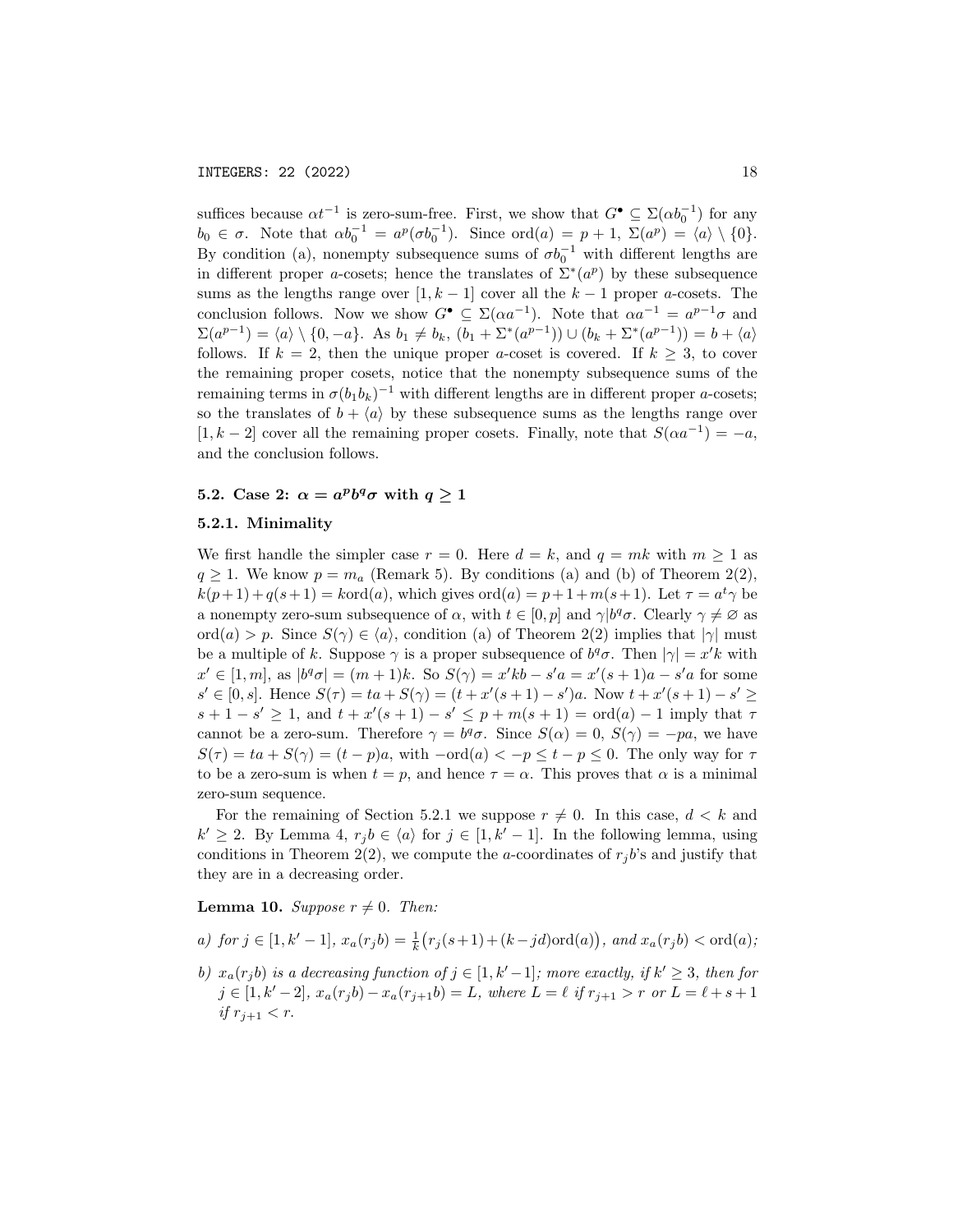*Proof.* a) First we show that for  $j \in [1, k' - 1]$ ,  $r_j b = \frac{1}{k} (r_j (s + 1) + (k - jd) \text{ord}(a)) a$ by induction on  $i$ .

Conditions (a) and (b) of Theorem  $2(2)$  imply that

$$
k(p+1) + q(s+1) = d
$$
ord $(a)$ , i.e.,  $k\ell + r(s+1) = d$ ord $(a)$ . (9)

Hence  $\ell = \frac{1}{k} (d \text{ord}(a) - r(s + 1))$ . Since  $rb = -\ell a$  (Lemma 4) and  $r_1 = r$ , we have  $r_1b = (\text{ord}(a) - \ell)a = \frac{1}{k}(r_1(s + 1) + (k - d)\text{ord}(a))a$ , which is the base case  $j = 1$ .

For the inductive step, suppose the formula holds for  $j \in [1, k' - 2]$ ; then

$$
r_j b + rb = \frac{1}{k} ((r_j + r)(s + 1) + (k - (j + 1)d) \text{ord}(a)) a.
$$

By Lemma 3,  $r_{j+1} = r_j + r$  if  $r_{j+1} \geq r$  or  $r_{j+1} = r_j + r - k$  if  $r_{j+1} < r$ . As  $kb = (s+1)a$ , we have  $r_{j+1}b = \frac{1}{k}(r_{j+1}(s+1) + (k-(j+1)d)\text{ord}(a))a$  in either case, and this completes the induction.

Now we show that for  $j \in [1, k' - 1]$ ,  $0 < \frac{1}{k}(r_j(s + 1) + (k - jd)ord(a)) < ord(a)$ , and part (a) will follow. Since  $j \in [1, k'-1], r_j > 0, j d \in [d, k-d],$  and  $k - jd > 0$ ; the lower bound follows. The upper bound is equivalent to  $r_j(s+1)-j d N(a) < 0$ . By (9) it is equivalent to  $jk(p+1) + (jq - r<sub>j</sub>)(s+1) > 0$ , which holds because by definition  $r_j \leq jr \leq jq$  and  $jk(p+1) > 0$ .

b) Suppose  $k' \geq 3$ . By part (a) and the second identity in (9), we have that for  $j \in [1, k' - 2],$ 

$$
x_a(r_jb) - x_a(r_{j+1}b) = \frac{1}{k}((r_j - r_{j+1})(s+1) + d\text{ord}(a)) = \ell + \frac{1}{k}(r_j - r_{j+1} + r)(s+1).
$$

If  $r_{j+1} > r$ , then  $r_j - r_{j+1} = -r$ , and  $x_a(r_j b) - x_a(r_{j+1} b) = \ell$ . If  $r_{j+1} < r$ , then  $r_j - r_{j+1} = -r + k$ , and  $x_a(r_j b) - x_a(r_{j+1} b) = \ell + s + 1$ .  $\Box$ 

Remark 6. Lemma 10b implies that

$$
\max_{j \in [1,k'-1]} x_a(r_j b) = x_a(r_1 b) \quad \text{and} \quad \min_{j \in [1,k'-1]} x_a(r_j b) = x_a(r_{k'-1} b).
$$

Recall that  $r_{k'-1} = k - r$  (Remark 2). Let  $j = k' - 1$  in Lemma 10a, then  $x_a(r_{k'-1}b) = \frac{1}{k}((k-r)(s+1) + d\text{ord}(a)) = \ell + s + 1$  by the second identity in (9). Moreover, ord(a) >  $\ell + s + 1$  as  $x_a(r_{k'-1}b) < \text{ord}(a)$ . On the other hand, since  $r_1b = (\text{ord}(a)-\ell)a$  and  $0 < \text{ord}(a)-\ell < \text{ord}(a)$ , it follows that  $x_a(r_1b) = \text{ord}(a)-\ell$ . In summary,

$$
\max_{j \in [1, k'-1]} x_a(r_j b) = \text{ord}(a) - \ell \quad \text{and} \quad \min_{j \in [1, k'-1]} x_a(r_j b) = \ell + s + 1. \tag{10}
$$

We are ready to show that  $p = m_a$ . By Remark 5 we only need to consider  $d = 1$ . In this case,  $G = \langle a \rangle$  and  $k = k'd = k'$ . Apply Lemma 10a with  $d = 1$ , we have  $x_a(r_j b) = \frac{1}{k}(r_j(s+1) + (k-j)\text{ord}(a))$  for  $j \in [1, k-1]$ . Let  $j_0 \in [1, k-1]$  be such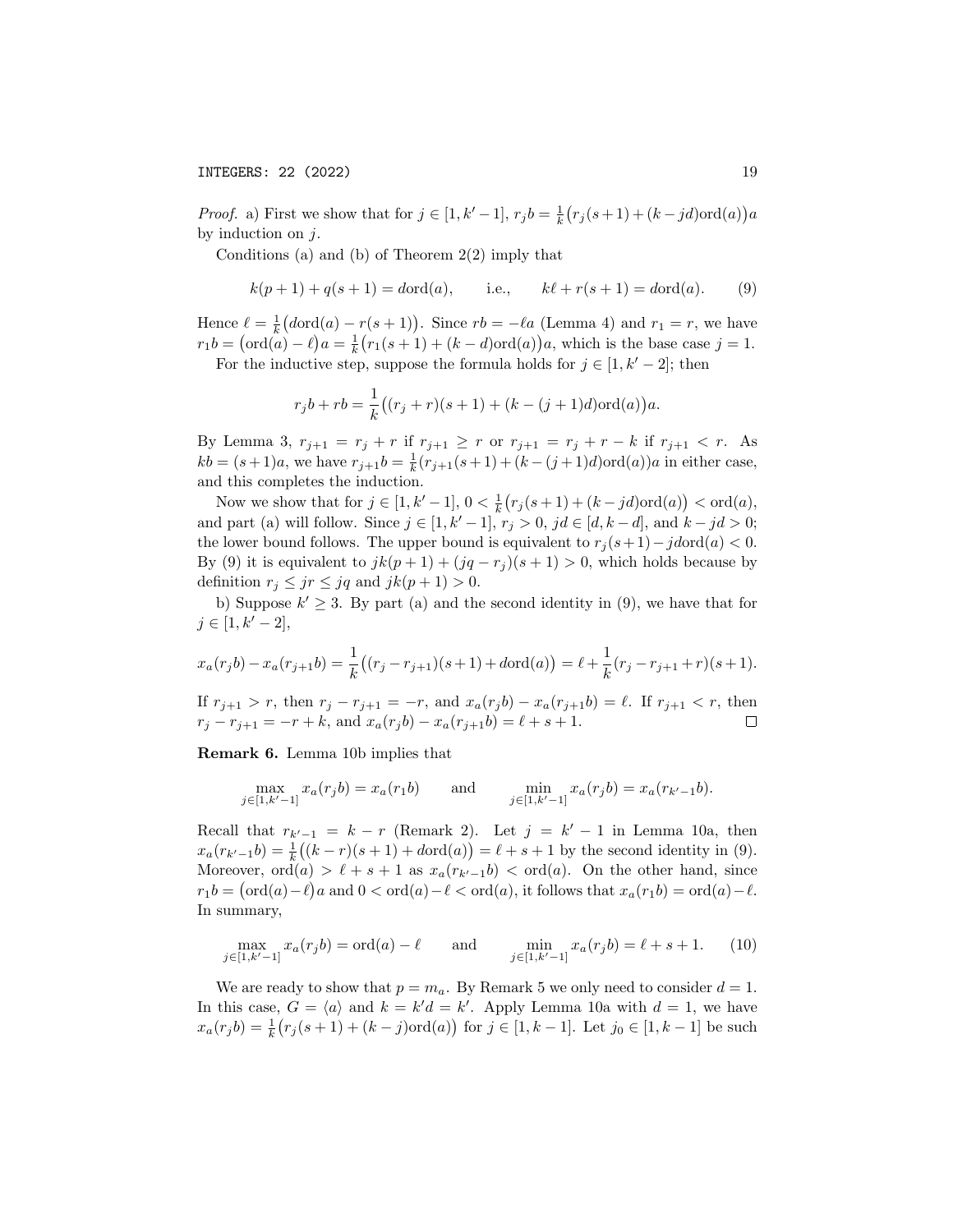that  $r_{j_0} = d = 1$ , then  $x_a(b) = \frac{1}{k}(s + 1 + (k - j_0)\text{ord}(a))$  and  $x_a(b) \in (0, \text{ord}(a))$ . In fact  $x_a(b) \ge p+2$ . Indeed,  $j_0 \in [1, k-1]$  implies  $k - j_0 \in [1, k-1]$ . Let  $d = 1$  in the first identity in (9), then  $\text{ord}(a) = k(p+1) + q(s+1)$ . As  $q \ge 0$  and  $s \ge 0$ ,

$$
x_a(b) \ge \frac{1}{k}((s+1) + \text{ord}(a)) = \frac{1}{k}(k(p+1) + (q+1)(s+1)) > p+1.
$$

Since  $x_a(b)$  is an integer,  $x_a(b) \geq p+2$  follows. Recall that in the 2-thread sequence  $\alpha$ , for  $i \in [1, k]$ ,  $b_i = b - s_i a$  with  $s_i \in [0, p]$ . As  $x_a(b) \in [p + 2, \text{ord}(a))$ , we obtain that  $b_i = (x_a(b) - s_i)a$  where  $x_a(b) - s_i \in [2, \text{ord}(a))$ . Hence  $b_i \neq a$  for  $i \in [1, k]$ , and  $p = m_a$  follows.

One can further show that  $b_i \notin \{a, \ldots, (p+1)a\}$  for  $i \in [1, k]$ , which is analogous to a condition in Theorem 1(i). This follows once we know that  $\alpha$  is an unsplittable minimal zero-sum sequence. It is more interesting that we can prove it directly using an approach similar to the argument above for  $b_i \neq a$ . The details are omitted.

Now we show the minimality of  $\alpha$  in the case  $r \neq 0$ . Let  $\tau = a^t \gamma$  be a nonempty subsequence of  $\alpha = a^p b^q \sigma$  with sum 0, where  $t \in [0, p]$  and  $\gamma | b^q \sigma$ . Notice that  $\gamma \neq \emptyset$  since ord(a)  $\geq \ell + s + 1 > p$ ; and  $|\gamma| \leq |b^q \sigma| = q + k = (m + 1)k + r$ . Write  $|\gamma| = xk + y$  with  $0 \le y < k$ ; clearly  $x \in [0, m + 1]$  and  $x + y > 0$ . The sum of  $\gamma$  is  $S(\gamma) = |\gamma| b - s' a$ , where  $s' = \sum_{b_i \in \gamma} s_i$  satisfies  $0 \le s' \le s$ . As  $S(\gamma) \in \langle a \rangle$ , condition (a) of Theorem 2(2) implies that  $|\gamma|$  is a multiple of d. The same is true for k, hence  $y \in [0, k)$  is a multiple of d too. Then by Lemma 3a,  $y = r_i$  for some  $i \in [0, k'-1]$ . So  $S(\gamma) = |\gamma|b - s'a = xkb + r_ib - s'a = x(s+1)a + r_ib - s'a$ .

Let us first reject  $i = 0$ , that is,  $y = r_0 = 0$ . In this case  $S(\gamma) = Ca$  where  $C = x(s+1) - s'$ . Note that  $C \leq (m+1)(s+1) = (\ell + s + 1) - (p+1)$ . Thus  $C < \text{ord}(a) - (p+1)$  (by  $\text{ord}(a) > \ell + s + 1$ ). On the other hand,  $C \ge (s+1) - s' \ge 1$  $(y = 0 \text{ implies } x > 0)$ . Hence  $C \in [1, \text{ord}(a) - (p+1))$ . This contradicts  $S(\tau) = 0$ .

Hence  $i \in [1, k'-1]$ , and  $S(\gamma) = Ca$  where  $C = x(s+1) + x_a(r_i b) - s'$ . Note that  $C > 0$  as  $x \geq 0$ ,  $s' \leq s$ , and  $x_a(r_i b) \geq \ell + s + 1$  by the result in (10). Suppose that  $x \leq m$ . Then since  $x_a(r_i b) \leq \text{ord}(a) - \ell$  by (10) and  $m(s + 1) = \ell - (p + 1)$ , we have  $C \leq \ell - (p + 1) + \text{ord}(a) - \ell = \text{ord}(a) - (p + 1)$ . This contradicts  $S(\tau) = 0$ . Thus  $x = m + 1$ , implying  $y = r_i \in (0, r]$ . We show that  $y = r$ , i.e.,  $i = 1$ . Otherwise  $y = r_i$  with  $i \in [2, k' - 1]$ ; in particular  $k' \geq 3$ . Note  $i - 1 \in [1, k' - 2]$ . Since  $r_i < r$ , by Lemma 10b,  $x_a(r_{i-1}b) - x_a(r_i b) = \ell + s + 1$ . As  $x_a(r_{i-1}b) < \text{ord}(a)$ , we have  $x_a(r_ib) = x_a(r_{i-1}b) - (\ell + s + 1) < \text{ord}(a) - (\ell + s + 1)$ . It follows that  $C = x(s+1) + x_a(r_i b) - s' < (m+1)(s+1) + \text{ord}(a) - (\ell + s + 1) - s'.$  We conclude that  $C < \text{ord}(a) - (p+1)$ , which again contradicts  $S(\tau) = 0$ .

In summary,  $x = m + 1$  and  $y = r$ , meaning that  $\gamma = b^q \sigma$ . Since  $S(\alpha) = 0$ ,  $S(\gamma) = -pa$ . So  $S(\tau) = 0$  implies  $t = p$  and  $\tau = \alpha$ , completing the proof of minimality.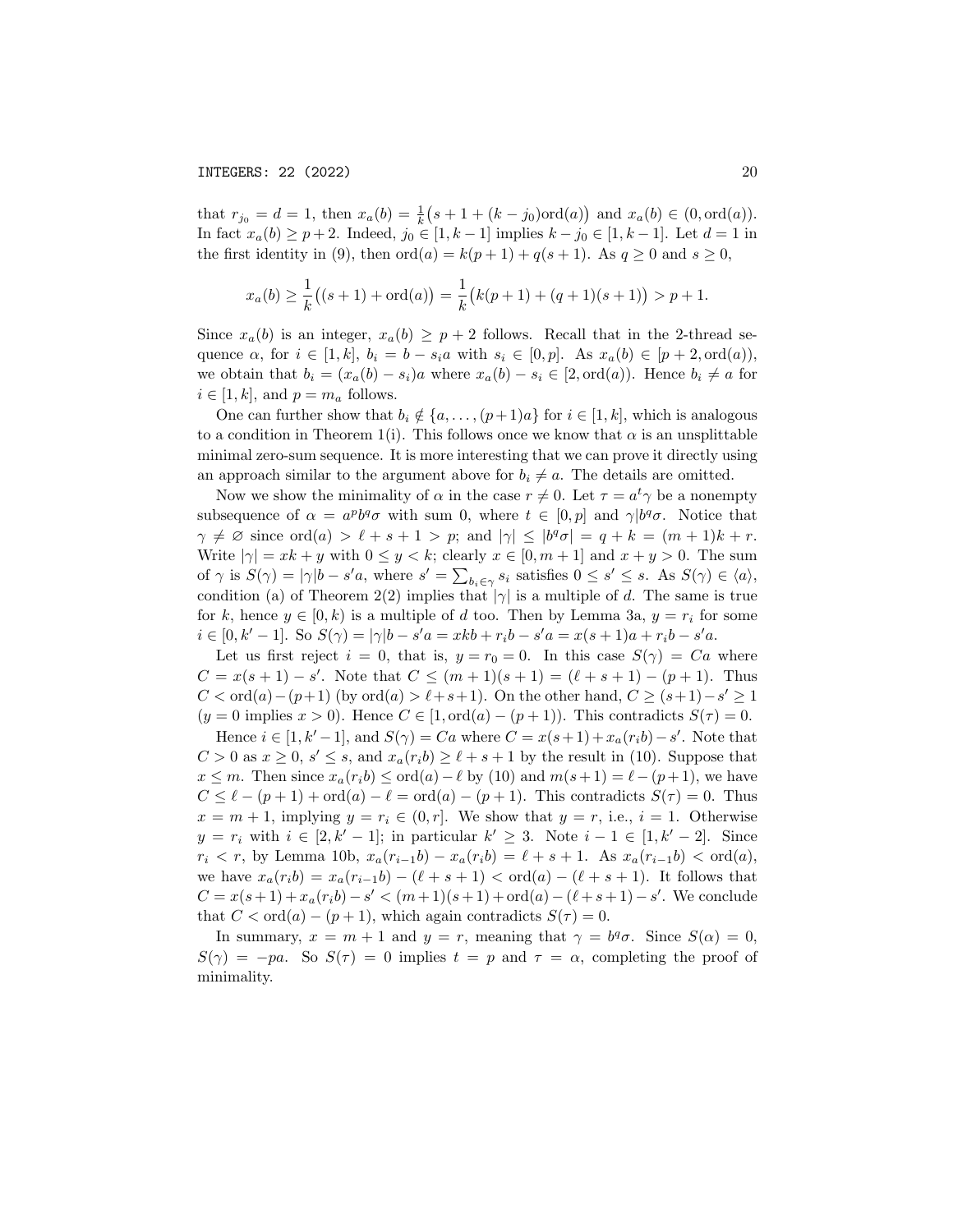### 5.2.2. Unsplittability

We have shown that  $\alpha$  is a minimal zero-sum sequence. To show that it is unsplittable, it is enough to verify  $\Sigma(\alpha t^{-1}) = G^{\bullet}$  for  $t \in supp(\alpha)$  (Lemma 2). In fact checking the inclusion  $G^{\bullet} \subseteq \Sigma(\alpha t^{-1})$  suffices because  $\alpha t^{-1}$  is zero-sum-free.

By condition (a) of Theorem 2(2), G is the union of cosets  $\lambda b + \langle a \rangle$ , with  $\lambda \in [0, d-1]$ . If  $r = 0$ , then  $G^{\bullet} \subseteq \Sigma(\alpha t^{-1})$  follows from Proposition 1a. If  $r \neq 0$ , then Lemma 10 and Remark 6 imply that  $\langle a \rangle$  is the union of progressions  $[r_{j+1}b, r_j b]_a^L$  with  $j \in [0, k'-1]$ , where  $L = \ell$  if  $r_{j+1} \geq r$  or  $L = \ell + s + 1$  if  $r_{j+1} < r$  (Recall  $r_0 = r_{k'} = 0$  and  $r_1 = r$ ). Similarly, for  $\lambda \in [1, d-1]$  (in the case  $d \geq 2$ ), the coset  $\lambda b + \langle a \rangle$  is the union of progressions  $[(\lambda + r_{j+1})b, (\lambda + r_j)b]_a^L$  with  $j \in [0, k'-1]$ , where  $L = \ell$  if  $r_{j+1} \geq r$  or  $L = \ell + s + 1$  if  $r_{j+1} < r$ . Therefore  $G^{\bullet} \subseteq \Sigma(\alpha t^{-1})$  follows from Proposition 1b.

#### References

- [1] W. Gao, Zero sums in finite cyclic groups, *Integers*  $\mathbf{0}$  (2000),  $\#\text{A12}$ .
- [2] W. Gao, Y. Li, P. Yuan, and J. Zhuang, On the structure of long zero-sum free sequences and n-zero-sum free sequences over finite cyclic groups, Arch. Math. (Basel)  $105$  (4) (2015), 361–370.
- [3] J. Peng and F. Sun, On the unsplittable minimal zero-sum sequences over finite cyclic groups of prime order, Ars Combin. 130 (2017), 103–118.
- [4] S. Savchev and F. Chen, An inverse problem about minimal zero-sum sequences over finite cyclic groups, J. Number Theory 177 (2017), 381–427.
- [5] X. Xia and P. Yuan, Indexes of unsplittable minimal zero-sum sequences of length  $\mathbb{I}(C_n) 1$ , Discrete Math. **310 (5)** (2010), 1127-1133.
- [6] P. Yuan, On the index of minimal zero-sum sequences over finite cyclic groups, J. Combin. Theory Ser. A 114 (8) (2007), 1545–1551.
- [7] P. Yuan and Y. Li, Long unsplittable zero-sum sequences over a finite cyclic group, Int. J. Number Theory 12 (4) (2016), 979–993.
- [8] X. Zeng, Y. Li, and P. Yuan, On a conjecture of Lemke and Kleitman, Acta Arith. 168 (3) (2015), 289–299.
- [9] X. Zeng, P. Yuan, and Y. Li, On the structure of long unsplittable minimal zero-sum sequences, Acta Arith. 176 (2) (2016), 131–159.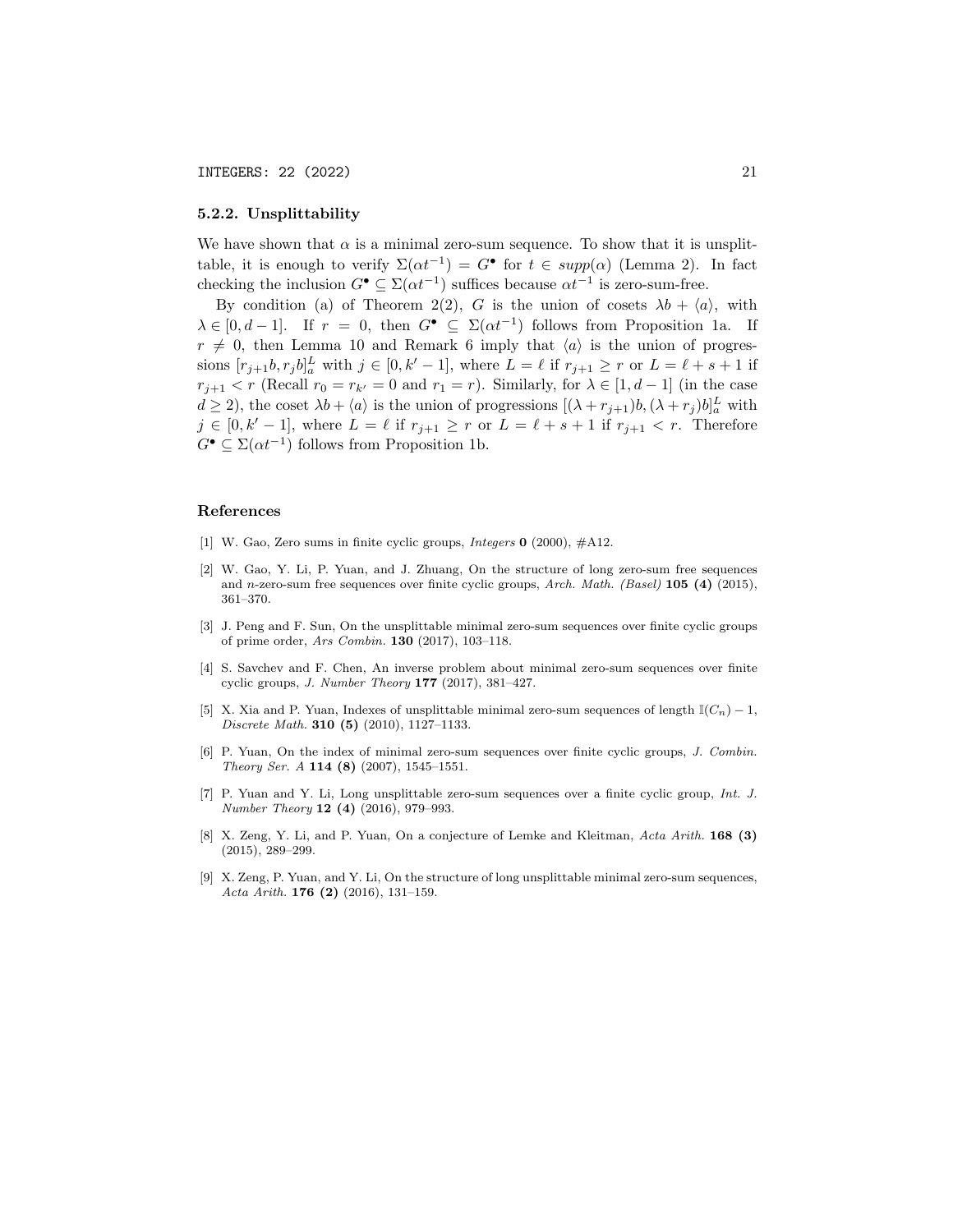# Appendix.

# A. Proofs of Lemmas 7 and 8 when  $t \in supp(b^q\sigma)$

The proofs of Lemmas 7 and 8 in the case  $t \in supp(b^q\sigma)$  are very similar to the arguments when  $t = a$ : we use Lemma 5 repeatedly, and the following lemma plays the rôle of Lemma 6.

**Lemma 11.** Let  $\alpha = a^p b^q \sigma$  be a 2-thread sequence over G with sum 0. Let  $b_0$  be an arbitrary term in  $\sigma$ , denote  $\tau = \sigma b_0^{-1}$ , and let  $\gamma | \tau$  be a nonempty subsequence. Then  $[S(b^q\gamma), S(\gamma)]_a^{p+1} \subseteq \Sigma(\alpha b_0^{-1}) = \Sigma(a^p b^q \tau).$ 

*Proof.* Clearly,  $S(\gamma) \in \Sigma(\tau)$  and  $[S(b^q\gamma), S(b^q\gamma) + pa]_a^p \subseteq \Sigma(a^p b^q \tau)$ . The last element in the progression is  $S(b^q\gamma) + pa = S(\gamma) + qb + pa = S(\gamma) - a$  as  $qb = -(p+1)a$ . It follows that  $[S(b^q\gamma), S(\gamma)]_a^{p+1} \subseteq \Sigma(a^p b^q \tau) = \Sigma(\alpha b_0^{-1}).$  $\Box$ 

Suppose  $t \in supp(b^q\sigma)$ . Notice that we may assume  $t \in \sigma$  since there is at least one b in  $\sigma$  by the definition of a 2-thread sequence. In addition to the notations agreed before, we will use the following in both proofs. Let  $b_0$  be an arbitrary term of  $\sigma$ , where  $b_0 = b - s_0 a$  with  $s_0 \in [0, p]$ . Denote  $\tau = \sigma b_0^{-1}$ ,  $\beta' = b^q \tau$ , and hence  $\alpha b_0^{-1} = a^p b^q \tau = a^p \beta'$ . Relabel so that  $\tau = b'_1 \cdots b'_{k-1}$ , where  $b'_j = b - s'_j a$ with  $s'_j \in [0, p]$ . Define  $\tau_0 = \emptyset$ ,  $w_0 = 0$ ; and for  $i \in [1, k-1]$ ,  $\tau_i = b'_1 \cdots b'_i$ ,  $w_i = s_1' + \cdots + s_i'$ . In particular,  $\tau_{k-1} = \tau$  and  $w_{k-1} = s - s_0$ .

# A.1. Proof of Lemma 7 in the Case  $t \in supp(b^q\sigma)$

*Proof.* In the following, let  $t = b_0$  be an arbitrary term of  $\sigma$ , use the notations agreed before, and  $\Sigma = \Sigma(\alpha b_0^{-1}) = \Sigma(a^p \beta')$ . For  $a^p \beta'$  define elementary a-swaps as in Definition 6.

a) Since  $R \in [k, q]$ ,  $b^{R-k+1}\tau$  and  $b^R$  are nonempty subsequences of  $\beta'$ . Observe that  $b^{R-k+1}\tau \xrightarrow{s-s_0} b^R$ , as the latter can be obtained from the former by  $k-1$ elementary swaps each time replacing a term in  $\tau$  by a b in  $b^q(b^{R-k+1})^{-1}$ . By Lemma 5,  $P = [S(b^{R-k+1}\tau), S(b^R)]_a^{s-s_0} \subseteq \Sigma(a^{p-1}\beta') \subseteq \Sigma.$ 

Clearly,  $[S(b^{R-k}a), S(b^{R-k}a) + (p-1)a]_a^{p-1} \subseteq \Sigma(a^p b^q)$ . Computing the sums, we have  $Q = [(R-k)b + a, (R-k)b + pa]_a^{p-1} \subseteq \Sigma$ . Notice that the first element of P is  $(R - k + 1)b + S(\tau) = (R - k)b + b + a - b_0 = (R - k)b + (s_0 + 1)a$ , which is either in Q or immediately after the last element of Q due to  $s_0 \in [0, p]$ . Hence starting with Q and continuing with P, we obtain that  $[(R - k)b + a, Rb]_a^s \subseteq \Sigma$ .

b) Notice that  $\lambda + r_j \in [1, k-1]$ , because  $\lambda + r_j \neq 0$ ,  $\lambda \in [0, d-1]$ , and  $r_j \in [0, k-d]$ . Observe that  $b^{\lambda+r_j+q-(k-1)}\tau \xrightarrow{I_1} b^q \tau_{\lambda+r_j}$  with  $I_1 = s - s_0 - w_{\lambda+r_j}$ , as both are nonempty subsequences of  $\beta'$  and the latter can be obtained from the former by  $k-1-(\lambda+r_j)$  elementary swaps replacing the terms in  $\tau(\tau_{\lambda+r_j})^{-1}$  by b's from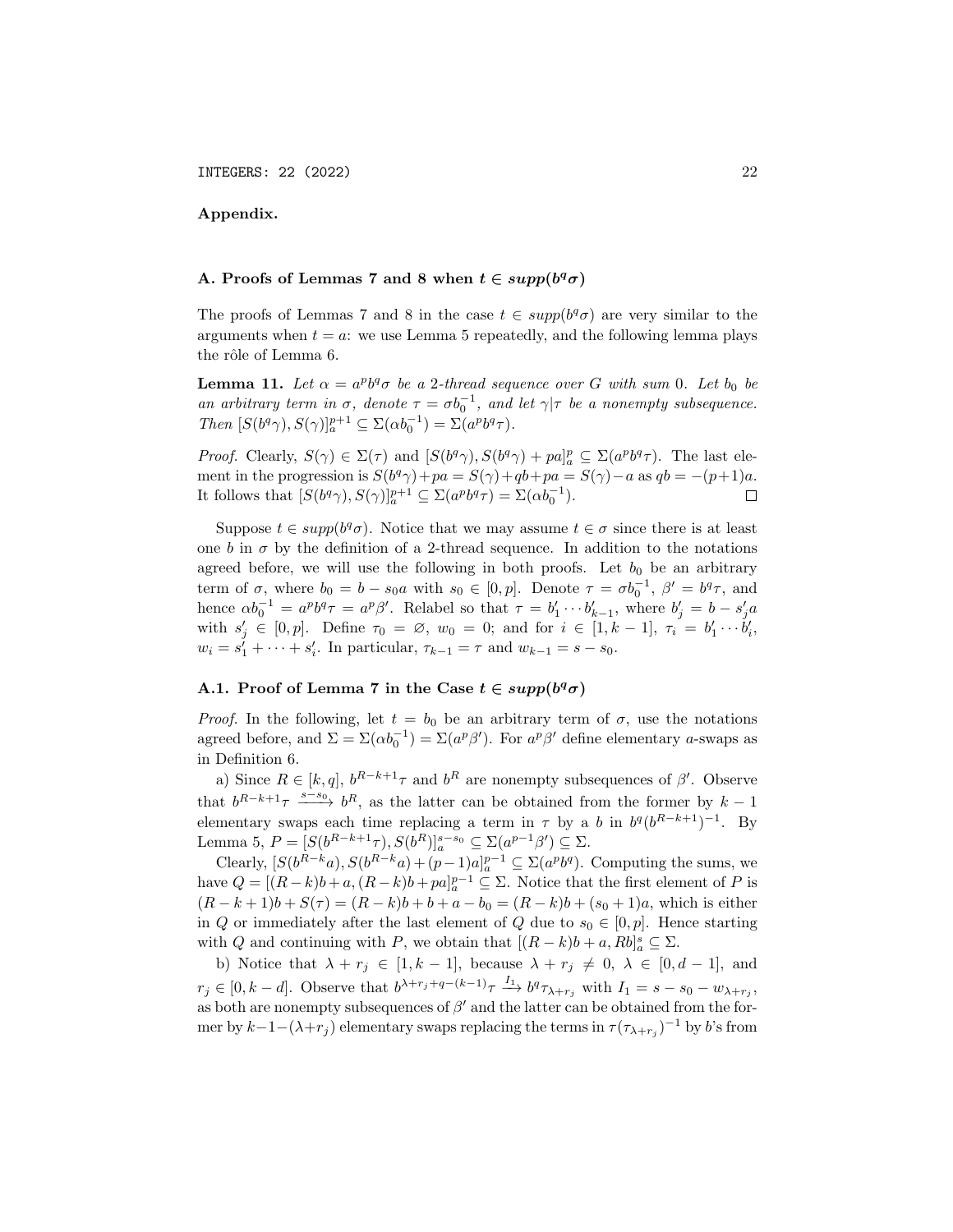INTEGERS: 22 (2022) 23

 $b^q (b^{\lambda+r_j+q-(k-1)})^{-1}$ . We have  $[S(b^{\lambda+r_j+q-(k-1)}\tau), S(b^q\tau_{\lambda+r_j})]_a^{r_1} \subseteq \Sigma(a^{p-1}\beta') \subseteq \Sigma$ (Lemma 5). We also know  $[S(b^q \tau_{\lambda+r_j}), S(\tau_{\lambda+r_j})]_a^{p+1} \subseteq \Sigma$  (Lemma 11). Therefore  $P_1 = [S(b^{\lambda+r_j+q-(k-1)}\tau), S(\tau_{\lambda+r_j})]_a^{I_1+p+1} \subseteq \Sigma$ . On the other hand, we have  $\tau_{\lambda+r_j} \xrightarrow{w_{\lambda+r_j}} b^{\lambda+r_j}$ , as both are nonempty subsequences of  $\beta'$  and the latter can be obtained from the former by elementary swaps replacing the terms in  $\tau_{\lambda+r_j}$  by b's from  $b^q$ . Hence  $P_2 = [S(\tau_{\lambda+r_j}), S(b^{\lambda+r_j})]_a^{w_{\lambda+r_j}} \subseteq \Sigma(a^{p-1}\beta') \subseteq \Sigma$  (Lemma 5). Combining  $P_1$  and  $P_2$ , we obtain that  $P = [S(b^{\lambda+r_j+q-(k-1)}\tau), S(b^{\lambda+r_j})]_a^I \subseteq \Sigma$ , where  $I_2 = I_1 + p + 1 + w_{\lambda+r_i} = p + (s - s_0) + 1.$ 

Since  $\lambda + r_j \in [1, k-1]$  and  $q \geq k$ ,  $b^{\lambda+r_j+q-k} | b^q$  is nonempty. Obviously,  $Q = [S(b^{\lambda+r_j+q-k}), S(b^{\lambda+r_j+q-k})+pa]_a^p \subseteq \Sigma(a^p\beta')$ . Note that the first element of P is  $S(b^{\lambda+r_j+q-(k-1)}\tau) = S(b^{\lambda+r_j+q-k}) + b + S(\tau) = S(b^{\lambda+r_j+q-k}) + (s_0+1)a$ , which is either in Q or immediately after the last element of Q due to  $s_0 \in [0, p]$ . Hence starting with Q and continuing with P, we obtain  $[S(b^{\lambda+r_j+q-k}), S(b^{\lambda+r_j})]_a^I \subseteq \Sigma$ , where  $I = (s_0 + 1) + I_2 = (s_0 + 1) + p + (s - s_0) + 1 = p + s + 2$ . Computation gives the desired  $[(\lambda + r_j)b - (p + s + 2)a, (\lambda + r_j)b]_a^{p+s+2} \subseteq \Sigma$ .  $\Box$ 

# A.2. Proof of Lemma 8 in the Case  $t \in supp(b^q\sigma)$

*Proof.* In the following, let  $t = b_0$  be an arbitrary term of  $\sigma$ , use the notations agreed before; in particular,  $\beta' = b^r \tau$ ,  $\alpha b_0^{-1} = a^p \beta'$ , and  $\Sigma = \Sigma (\alpha b_0^{-1}) = \Sigma (a^p \beta')$ . For  $a^p\beta'$  define elementary a-swaps as in Definition 6. Since  $S(\alpha) = 0$  and  $q = r$ ,  $rb = -(p+1)a$ .

a) Clearly,  $[r_1b, r_1b + pa]_a^p \subseteq \Sigma(a^p\beta')$ . As  $r_1b + pa = -a$ , we have  $[r_1b, -a]_a^p \subseteq \Sigma$ . Suppose  $d \geq 2$  and let  $\lambda \in [1, d-1]$ . In fact  $\lambda \in [1, r-1]$  since  $r \neq 0$  implies  $r \geq d$ . Notice that  $\tau_{\lambda} \xrightarrow{w_{\lambda}} b^{\lambda}$ , as both are nonempty subsequences of  $\beta'$  and the latter can be obtained from the former by elementary swaps replacing terms in  $\tau_{\lambda}$ by b's in b<sup>r</sup>. By Lemma 5,  $[S(\tau_{\lambda}), S(b^{\lambda})]_{a}^{w_{\lambda}} \subseteq \Sigma(a^{p-1}\beta') \subseteq \Sigma$ . On the other hand,  $[S(b^r\tau_\lambda), S(\tau_\lambda)]_a^{p+1} \subseteq \Sigma$  (Lemma 11). Combining the two progressions, we have  $P = [S(b^r \tau_\lambda), S(b^\lambda)]_a^{p+1+w_\lambda} \subseteq \Sigma$ . Since  $S(b^r \tau_\lambda) = (\lambda + r)b - w_\lambda a$  with  $w_\lambda \geq 0$ , and  $S(b^{\lambda}) = \lambda b = (\lambda + r)b + (p+1)a$ , we see that  $(\lambda + r)b$  is in P and  $[(\lambda + r_1)b, \lambda b]_a^{p+1} \subseteq \Sigma$ for  $\lambda \in [1, d-1]$ . Let us state an additional fact that will be used later:

$$
[S(b^r \tau_\lambda), (\lambda + r_1)b]_a^{w_\lambda} \subseteq \Sigma, \quad \text{for } \lambda \in [0, d - 1].
$$
 (11)

Note that (11) follows from the above when  $\lambda \in [1, d-1]$ , and it holds trivially for  $\lambda = 0$  (recall  $\tau_0 = \varnothing$  and  $w_0 = 0$ ).

b) Recall  $r_{k'} = r_0 = 0$ , and for  $j \in [1, k'-1]$ ,  $r_j \in [d, k-d]$  and  $r_{j+1} \in [0, k-d]$ (Remark 2); hence  $\lambda + r_j \in [d, k-1]$  and  $\lambda + r_{j+1} \in [0, k-1]$  (as  $\lambda \in [0, d-1]$ ). We prove the following stronger statement.

Claim 4. For  $j \in [1, k' - 1]$  and  $\lambda \in [0, d - 1]$ ,

• if  $r_{j+1} > r$ , then  $[(\lambda + r_{j+1})b - w_{\lambda+r_j}a, (\lambda + r_j)b]_a^L \subseteq \Sigma$  with  $L = p + 1 + w_{\lambda+r_j}$ ;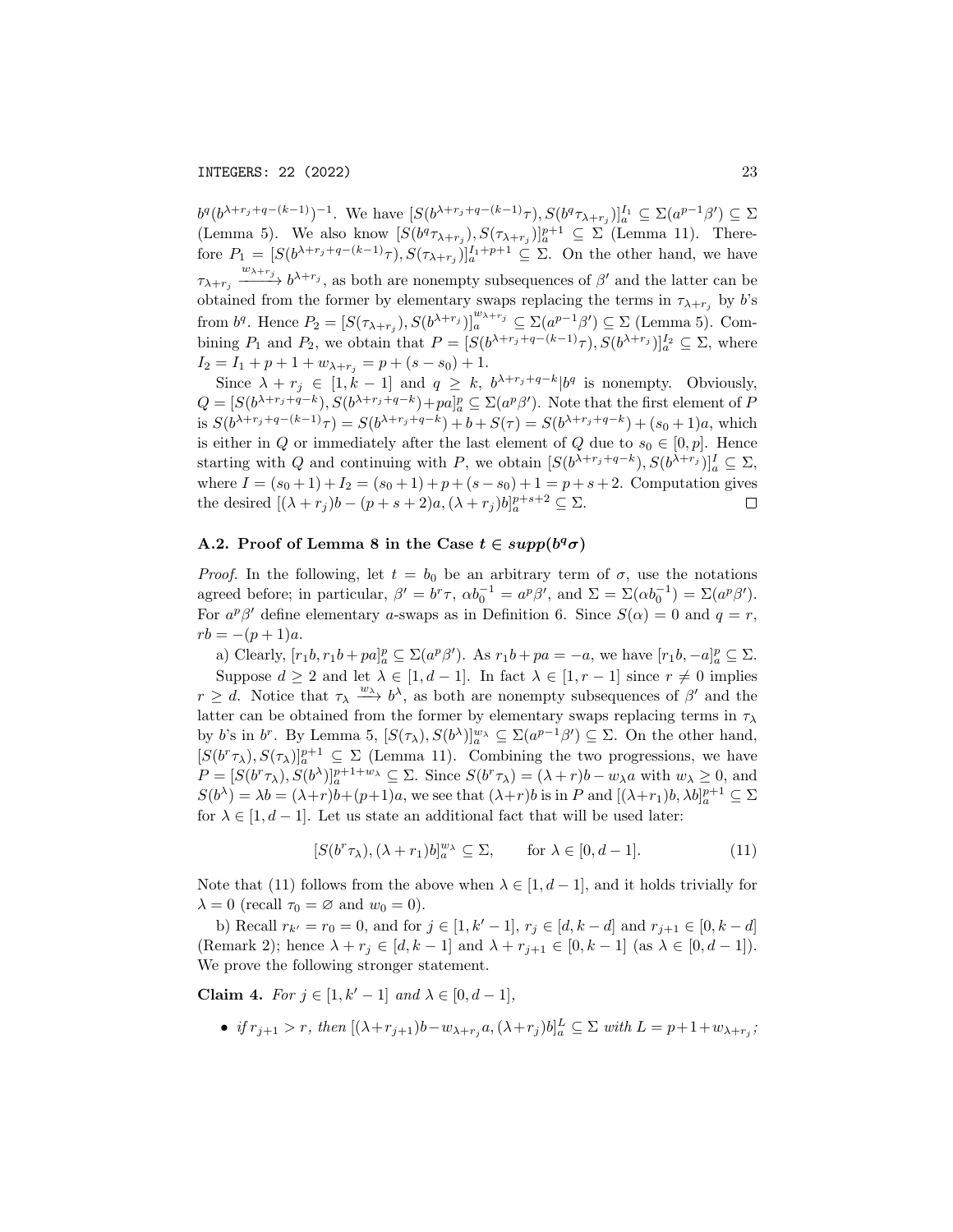• if  $r_{j+1} < r$ , then  $[(\lambda + r_{j+1})b + a, (\lambda + r_j)b]_a^{p+s+1} \subseteq \Sigma$ .

First, we show that the claim implies part (b). Suppose  $\lambda + r_{j+1} \neq 0$ . If  $r_{j+1} > r$ , then  $r_{j+1} = r_j + r$ . By the claim,  $P = [(\lambda + r_{j+1})b - w_{\lambda+r_j}a, (\lambda + r_j)b]_a^L \subseteq \Sigma$ , where  $L = p + 1 + w_{\lambda+r_j}$ . As  $w_{\lambda+r_j} \geq 0$  and  $(\lambda+r_j)b = (\lambda+r_{j+1})b + (p+1)a$ , we have  $(\lambda + r_{j+1})b \in P$ , and so  $[(\lambda + r_{j+1})b, (\lambda + r_j)b]_a^{p+1} \subseteq \Sigma$  as desired. If  $r_{j+1} < r$ , then since both  $r_{j+1}$  and r are multiples of d and  $\lambda + r_{j+1} \neq 0$ ,  $\lambda + r_{j+1} \in [1, r-1]$ . Hence  $b^{\lambda+r_{j+1}}$  is a nonempty subsequence of  $b^r$ , so  $(\lambda+r_{j+1})b \in \Sigma(b^r)$ . Combined with the result from the claim, we obtain  $[(\lambda + r_{j+1})b, (\lambda + r_j)b]_a^{p+s+2} \subseteq \Sigma$ . Suppose  $\lambda + r_{j+1} = 0$ , that is  $\lambda = 0$  and  $j = k' - 1$ ; as  $r_{j+1} = r_{k'} = 0 < r$ ,  $[a, r_{k'-1}b]_a^{p+s+1} \subseteq \Sigma$ follows from the claim.

Before proving the claim, we show by induction on j that for  $j \in [1, k' - 1]$  and  $\lambda \in [0, d-1],$ 

$$
[S(\tau_{\lambda+r_j}), (\lambda+r_j)b]_a^{w_{\lambda+r_j}} \subseteq \Sigma.
$$
 (12)

For the base case, let  $j = 1$  and  $\lambda \in [0, d - 1]$ . Note that we have  $r_1 =$ r and  $\lambda + r \in [1, k-1]$ . Observe that  $\tau_{\lambda+r} \stackrel{J}{\to} b^r \tau_{\lambda}$  with  $J = w_{\lambda+r} - w_{\lambda}$ , as both are nonempty subsequences of  $\beta'$  and the latter can be obtained from the former by r elementary swaps replacing the terms in  $\tau_{\lambda+r}(\tau_{\lambda})^{-1}$  by  $b^r$ . Hence  $[S(\tau_{\lambda+r}), S(b^r\tau_{\lambda})]_a^J \subseteq \Sigma(a^{p-1}\beta') \subseteq \Sigma$  (Lemma 5). Together with the result in (11), we have  $[S(\tau_{\lambda+r_1}), (\lambda+r_1)b]_a^{w_{\lambda+r_1}} \subseteq \Sigma$  as desired.

For the inductive step  $j \mapsto j + 1$ , suppose (12) holds for  $j \in [1, k' - 2]$ . Note that  $j + 1 \in [2, k' - 1]$ , so  $r_j, r_{j+1} \in [d, k - d]$ , and  $\lambda + r_j, \lambda + r_{j+1} \in [1, k - 1]$ . We need to show that

$$
[S(\tau_{\lambda+r_{j+1}}), (\lambda+r_{j+1})b]_a^{w_{\lambda+r_{j+1}}} \subseteq \Sigma.
$$
 (13)

If  $r_{j+1} < r$ , then  $\lambda + r_{j+1} \leq r$  (both  $r_{j+1}$  and r are multiples of d). Clearly  $\tau_{\lambda+r_{i+1}}$  $\frac{w_{\lambda+r_{j+1}}}{w_{\lambda+r_{j+1}}}$  b  $b^{\lambda+r_{j+1}}$ , as both are nonempty subsequences of  $\beta'$  and the latter can be obtained by replacing the terms in the former by  $b$ 's in  $b<sup>r</sup>$ . Lemma 5 implies  $[S(\tau_{\lambda+r_{j+1}}), S(b^{\lambda+r_{j+1}})]_a^{w_{\lambda+r_{j+1}}} \subseteq \Sigma(a^{p-1}\beta') \subseteq \Sigma$ , and the desired (13) follows.

If  $r_{j+1} > r$ , then  $r_{j+1} = r_j + r$ . We know  $[S(\tau_{\lambda+r_j}), (\lambda+r_j)b]_a^{w_{\lambda+r_j}} \subseteq \Sigma$ (inductive hypothesis), and  $[S(b^r \tau_{\lambda+r_j}), S(\tau_{\lambda+r_j})]_a^{p+1} \subseteq \Sigma$  (Lemma 11). Hence  $Q = [S(b^r \tau_{\lambda+r_j}), (\lambda+r_j)b]_a^{J_1} \subseteq \Sigma$ , where  $J_1 = p+1+w_{\lambda+r_j}$ . By computation,  $S(b^{r}\tau_{\lambda+r_j}) = (\lambda + r_{j+1})b - w_{\lambda+r_j}a$  and  $(\lambda + r_j)b = (\lambda + r_{j+1})b + (p+1)a$ . As  $w_{\lambda+r_j}\geq 0$ , we have  $(\lambda+r_{j+1})b$  is in  $Q$  and  $Q_1=[S(b^r\tau_{\lambda+r_j}),(\lambda+r_{j+1})b]_a^{w_{\lambda+r_j}}\subseteq\Sigma$ . On the other hand,  $\tau_{\lambda+r_{j+1}} \stackrel{J_2}{\longrightarrow} b^r \tau_{\lambda+r_j}$  with  $J_2 = w_{\lambda+r_{j+1}} - w_{\lambda+r_j}$ , as both are nonempty subsequences of  $\beta'$  and the latter can be obtained from the former by r elementary swaps replacing terms in  $\tau_{\lambda+r_{j+1}}(\tau_{\lambda+r_j})^{-1}$  by b<sup>r</sup>. Hence  $Q_2 = [S(\tau_{\lambda+r_{j+1}}), S(b^r \tau_{\lambda+r_j})]_a^{J_2} \subseteq \Sigma(a^{p-1}\beta') \subseteq \Sigma$  (Lemma 5). Combining  $Q_2$ and  $Q_1$ , we obtain (13). This completes the induction and the proof of (12)

Finally, we are ready to prove Claim 4. Let  $j \in [1, k' - 1]$  and  $\lambda \in [0, d - 1]$ . Note that  $\lambda + r_j \in [1, k-1]$ . We know  $[S(b^r \tau_{\lambda+r_j}), S(\tau_{\lambda+r_j})]_a^{p+1} \subseteq \Sigma$  (Lemma 11).